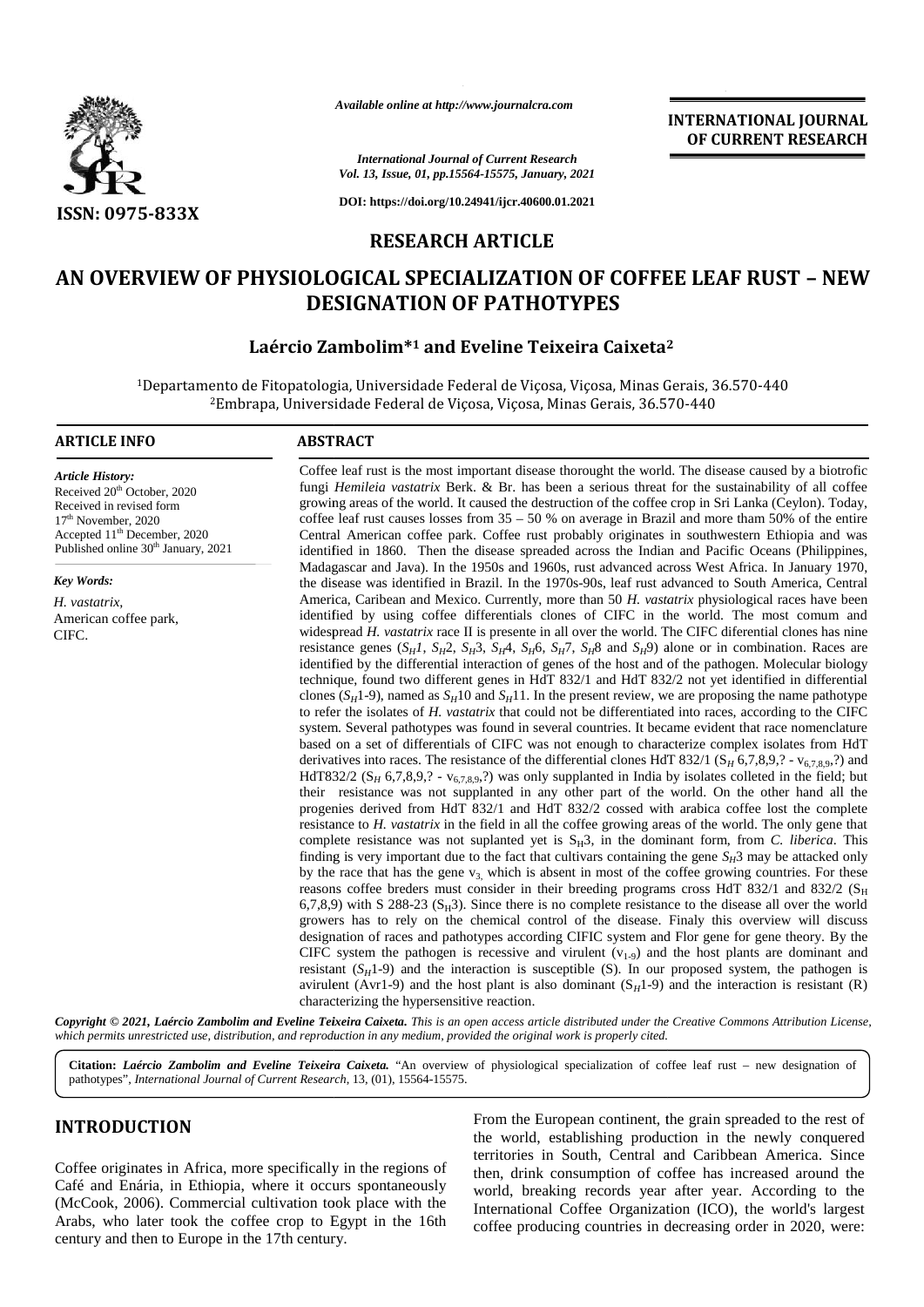Brazil, Vietnam, Colombia, Indonesia, Ethiopia, Honduras, India, Uganda, Mexico and Peru. Brazil is the largest producer, exporter and the second in the ranking of largest coffee drink consumers. The cultivation and consumption of coffee around the world follows a growth trend, showing significant increases since the 1990s. The coffee sector follows a growth rate of 2% per year, and production is estimated to reach 208 million bags until 2030. Demand for coffee consumption increases more rapidly in those regions that are not traditional importers, such as Asia, Oceania and Africa. The ICO in 2019 reported an average increase of more than 4.0% on the three continents. However, Europe remains the region in the world that buys most grain. In 2019, 167.47 million bags were produced on a global scale, of which 104.01 million bags of arabica coffee and 63.5 million bags of robusta according to the ICO in 2019. Coffee cultivation is divided between Arabica (*Coffea arabica*) and Robusta (*Coffea canephora*). Brazil exports 35% of world production, Vietnam second with 18,3%, followed by Colombia with 18%, Indonesia with 6%, Ethiopia with 5%, Honduras with 5% and India with 3%. Brazil has been the largest producer of beans in the world for more than 150 years according to the ICO in 2019 and 'Observatório do café – Embrapa', in 2019. This review deals with the economic importance, geografical distribution, pathotypes and the new designation of races of *Hemileia vastatrix*.

*Economic importance:* Coffee leaf rust disease caused by *Hemileia vastatrix* Berk. & Br. has been a serious threat for the sustainability of Arabica coffee plantation in Asia, Africa, and America. (Avelino *et al*., 2015; Jefuka *et al*.; Talhinhas *et al*., 2017). In Ceylon (Sri Lanka), in the 1860s, leaf rust caused the destruction of the coffee crop. Ceylon was the world's third largest coffee exporter, in that time. Fifteen years later, Ceylon's coffee industry had practically collapsed to such an extent that coffee crop was replaced by tea. In the 1830s, the East African hemisphere produced about a third of the world's coffee, however by 1905, the production decrease for 5% due to the leaf rust attack. In the Philippines, the disease has destroyed the coffee industry and their smaller islands. In Madagascar and Java, the disease expelled Arabica coffee from the humid plains, where the epidemic was particularly severe (Mc Cook, 2006). Since, at that time, scientists could not control the disease epidemic. Then they started looking for coffee trees, including other especies, which showed some resistance to the disease, as *Coffea liberica* discovered in the 1870s, in India. This species was widely planted in Ceylon in the 1870s and in the Dutch East Indies in 1890. In these two places, however, *C. liberica* "lost" its resistance after several years. In the 1930s, British scientist Wilson Mayne discovered that the apparent loss of resistance involved the emergence of physiological races of *H. vastatrix* (Large, 1940).

Nowaday, coffee leaf rust causes losses of around 35% on average in Brazil, where climatic conditions are favorable the disease development. In conditions of prolonged drought in periods of greater disease severity, losses in production can reach more than 50%. The main damages caused by rust are the early fall of the leaves and the dryness of the branches, which, as a result, do not produce fruit in the next year (Zambolim, 2016); The disease in Central America was discovered in Nicarágua in 1978 (Stephanie, 2015). The Nicaragua government then started a campaign to eradicate the disease, with technical and financial help from other

producing countries in Central America and an international agency. Around 1979, the Nicaraguan government spent more than \$ 20 million to control rust. In 1980, the government initiated a program to renew the coffee crop in the country, but the rust spread quickly to the new plantations (Waller, 1982). In the 1970s-90s, the rust advanced to other countries in South America, Central America and Mexico (McCook, 2006; Schieber & Zentmeyer, 1984, Avelino *et al*., 2015). In Central America, leaf rust has caused one of the worst epidemics in the producing countries. According to data from Promecafé, the effect of rust on regional coffee production in the 2012/13 crop year was estimated at 2.7 million bags, costing around US \$ 500 million. On average, more than 50% of the entire Central American coffee park, has been affected by the disease. The disease incidence rates were as follows: El Salvador 74%, Guatemala 70%, Costa Rica 64%, Nicaragua 37% and Honduras 25% (Avelino *et al*., 2015). In Honduras, the damage caused by the disease was low, due to the use of the rust-resistant cultivar Lempira in the main regions of the country. However, in 2017, the qualitative resistance of cv. Lempira was supplanted by the new races of the pathogen. In addition to economic losses, there was also a significant social impact. Most of Central America's coffee belong to small coffee growers, who did not have the financial means to absorb the expected losses. It is estimated that around 374,000 jobs disappeared in 2012/13 due to rust, as the labor used for the harvest would not be necessary. In addition, in many areas the loss of revenue by coffee growers was reflected in food security.

The rust epidemic in Central America has also caused greater migratory pressure towards North America. In terms of the world coffee market, Central America (excluding Mexico) produced 15.8 million bags in 2011/12, accounting for about 12% of world production. The expected losses for 2012/13, with an estimated volume of 2.7 million bags, would represent a decrease of 17.1% in relation to the previous year. This situation, moreover, had significant consequences for consumers of specialty coffees, given the great importance of Central America, as a source of quality washed Arabicas. In Central America, this fungus caused major damage which implicated loss jobs of around 1.7 million coffee workers and loss income around \$3.2 billion in 2017. Currently, leaf rust still causes severe damage to coffee growing in the countries of South America (Brazil, Ecuador, Peru, Venezuela and Colombia), Central America (Guatemala, Honduras, Nicaragua, El Salvador, Costa Rica and Panama) and the Caribbean (Dominican Republic) and Mexico. The vertical or qualitative resistance of varieties originated from the crossing between Híbrido de Timor (HdT) and commercial varieties (Caturra, Catuaí, Vila Sarchi and Mundo Novo) grown in these countries, has been suplanted. Growers that have planted resistant or suscetible varieties selected in their countries are spraying against leaf rust with protector (coopper compounds) and systemic fungicides (triazols and or strobilurin). Therefore, chemical control of the disease has been used by coffee farmers in these countries (Zambolim, 2016; Zambolim & Caixeta 2018).

**Distribution of coffee leaf rust in the world:** Coffee rust probably originates in southwestern Ethiopia and was identified in 1860. The pathogen is a biotrophic fungus that attacks only plants of the genus *Coffea*. In the 1860s, the fungus was accidentally transported from East Africa to Ceylon (Sri Lanka). The dense monocultures of Ceylon coffee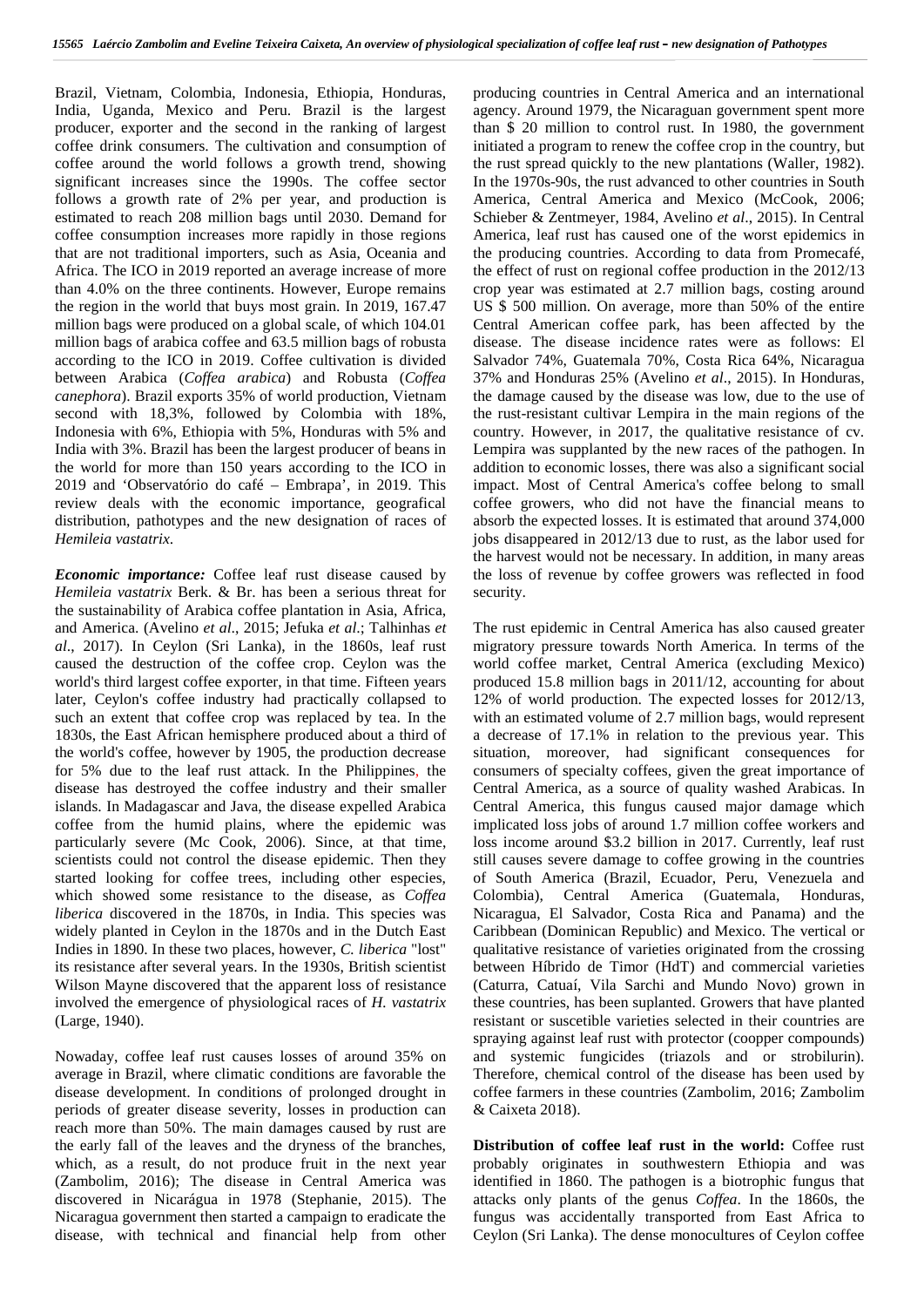with favorable temperature and humidity, made it a place especially conducive to the epidemic. In the following decades, the epidemic spreaded across the Indian and Pacific Oceans. The disease hit coffee culture in the Philippines, Madagascar and Java (McCook, 2006). In the early 1900s, Dutch producers introduced *Coffea canephora* var. *robusta*, in the Dutch East Indies, known as robusta coffee, considered to be resistant to rust. Robusta therefore became an important crop in Java, Uganda, Madagascar, Portuguese and French West Africa (Cramer, 1957; Clarence-Smith, 1870-1914). After 1905, the Old World began to recover its share of world coffee production - but most of it was robusta coffee. Around 1950, coffee growers in Africa, Asia and the Pacific - where rust was present - produced low quality and low value "robusta". The coffee-producing countries of the Americas up to that time, still free of rust, produced high-quality Arabica coffee. The epidemic had been effectively postponed since 1930s. In the 1950s and 1960s, rust advanced across West Africa. The region's two largest coffee producers - Côte d'Ivoire and Angola - were affected in 1954 and 1966, respectively. Since most of the coffee grown in the region was *C. canephora*, the rust did not affect the total coffee production. However, the epidemic has become very close to the Americas. Therefore, According to Mc Cook (2006), coffee rust spread in the Asia and Africa in the following countries: Ethiopia in 1860; Sri Lanka (Ceylon) in 1860; Philippines, Madagascar, Java and India from 1860-66); Ivory Coast in 1954 and Angola in 1966.

In the 1950s and 1960s, as the epidemic spreaded across West Africa, some scientists began to express concern about the risk of coffee in the Americas. Hence, phytopathologist Frederick Wellman was assigned to work at the Inter-American Institute of Agricultural Sciences in Costa Rica to travel to Africa and Asia to study the rust epidemic on these two continents. In his report, he concluded that the western hemisphere had escaped the disease "more by luck than by any other factor". In addition, he recommended that researchers in the Americas begin to grow or select coffee plants resistant to rust or explore other forms of disease control (Wellman, 1957). In response to this recommendation, in 1955 the government of Portugal created the Coffee Rust Research Center (CIFC), in Oeiras, financed by the United States government. The CIFC started to work on the identification of *H. vastatrix* races and on the genetic improvement of coffee, aiming at the incorporation of resistance in susceptible varieties. Besides, they initiated selections and hybridization of Hibrido de Timor (HdT) coffee with susceptible varieties of high commercial value such as Caturra and Vila Sarchi. HdT coffee is a spontaneous hybrid of *C. arabica* and *C. canephora*, discovered in the Portuguese colony of East Timor, in the 1920s. In the late 1950s, HdT plants was taken to Oeiras, Portugal by CIFC researchers. From the CIFC, improved descendants of HdT were sent to coffee breeding programs in Brazil, Colombia and Costa Rica, where they were crossed and backcrossed with local Arabica coffee (Avelino *et al*., 1999). In Latin America, productive Arabica varieties were grown such as Caturra, Bourbon and Catuaí, but they are very susceptible to leaf rust. With the establishment of rust in the new areas of West Africa, Wellman reported that there was 'an increasing danger that rust would spread throughout the Americas'. For the first time, areas attacked by rust are in the direction of the winds and storms that link rust-contaminated African countries to coffee plantations in the Americas (Wellman, 1957). As warned, rust spread from West Africa to

Brazil. In January 1970, Brazilian researcher Arnaldo Gomes Medeiros identified coffee rust in Bahia state. Four months later, the disease was spreaded to all coffee growing states in Brazil, scattered by the wind (Chaves *et al*., 1970). So far, it is not clear how rust reached the New World. Even though wind currents spread rust over long distances in Africa, some scientists have doubted its ability to travel across the ocean. Once the disease settled in Brazil, it spreaded very quickly. The disease had taken 50 years to cross Africa from east to west; but it spreaded across the Americas in less than 15 years. As in previous outbreaks, wind was the biggest factor in the expansion of *H. vastatrix* spores at the local and regional level. In the late 1970s and early 1980s, coffee leaf rust spread beyond its focus in Brazil. From the Brazilian focus, it advanced over some areas of Paraguay and Argentina, in 1972, and then, significantly, to plantations in Acre, in the extreme west of the Brazilian Amazon, in 1975. The rust may have been carried from Acre to Bolivia in diseased seedlings. From Bolivia, the disease apparently went to the north of the Andes, possibly carried by seedlings or by the wind. The first country in Central America where leaf rust was detected was Nicaragua, in 1978, which has been growing coffee since the late 1800s (Stephanie, 2015). In the 1970s-90s, leaf rust advanced to other countries in South America, Central America and Mexico (McCook, 2006; Avelino *et al*., 2015). Leaf rust in the Americas in addition to Brazil in 1970, was reported in the following countries: Peru 1979 (McCook 2006); Guatemala 1980 (McCook 2006); Ecuador 1981 (McCook 2006); Mexico 1981 (Schieber and Zentmeyer 1984); Colombia 1983 (National Coffee Research Center - Cenicafé Colombia); Cosa Rica 1989-90 (McCook 2006; Avelino *et al*. 1989); Honduras 1995-96 (McCook 2006); Nicaragua 1978 (Schieber *et al*., 1984) and El Salvador 1989 (McCook 2006).

**Identification of** *Hemileia vastatrix* **races:** For race characterization, samples of uredospores of *H. vastatrix* were collected from diseased leaves of *Coffea* spp. and interspecific hybrids in the coffee grown field, coffee species collections and greenhouses. Each sample of uredospores of *H. vastatrix* can be stored for a couple of weeks in ampoules maintained inside a desiccator contained a sulfuric acid solution (density of 1.8 and concentration of 32.6%) to maintain the relative humidity around 50% at  $5^{\circ}$ C. The uredospores can also be kept in glass ampoules in liquid nitrogen at -196 ° C (Zambolim and Chaves 1974) or at  $-80^{\circ}$ C inside glass ampoules in a frezer. Next step is to get monopustule of the fungus for each sample collected. *Coffea arabica* var. Caturra leaves with 3 months old should be inoculated with uredospores of *H. vastatrix* either diretly from the field or with uredospores stored at  $5^0C$ , liquid nitrogen or freezer at -80<sup>0</sup>C. The incubation is generally at  $22^{\circ}$ C with relative humidity approximately 100%. After 48 hours, the inoculated plants is taken to a chamber at  $22^{\circ}$ C with 16 h of fluorescente light and 8 h in a dark. The isolated pustules on the leaves is harvested separately to be inoculate again in Caturra variety in order to obtain the amount of uredospores necessary for physiological race characterization. Only uredospores with a viability superior to 30% are considered appropriate for the inoculation tests. The inoculations can be done directly on the leaves of the differential clones. The inoculation of the uredospores from each multiplied monopustule of *H. vastatrix* is individually inoculated with a dried spores using camelhair brush or a suspension of  $10^5$  spores/mL with manual sprayer, over the abaxial surface of the leaves of each coffee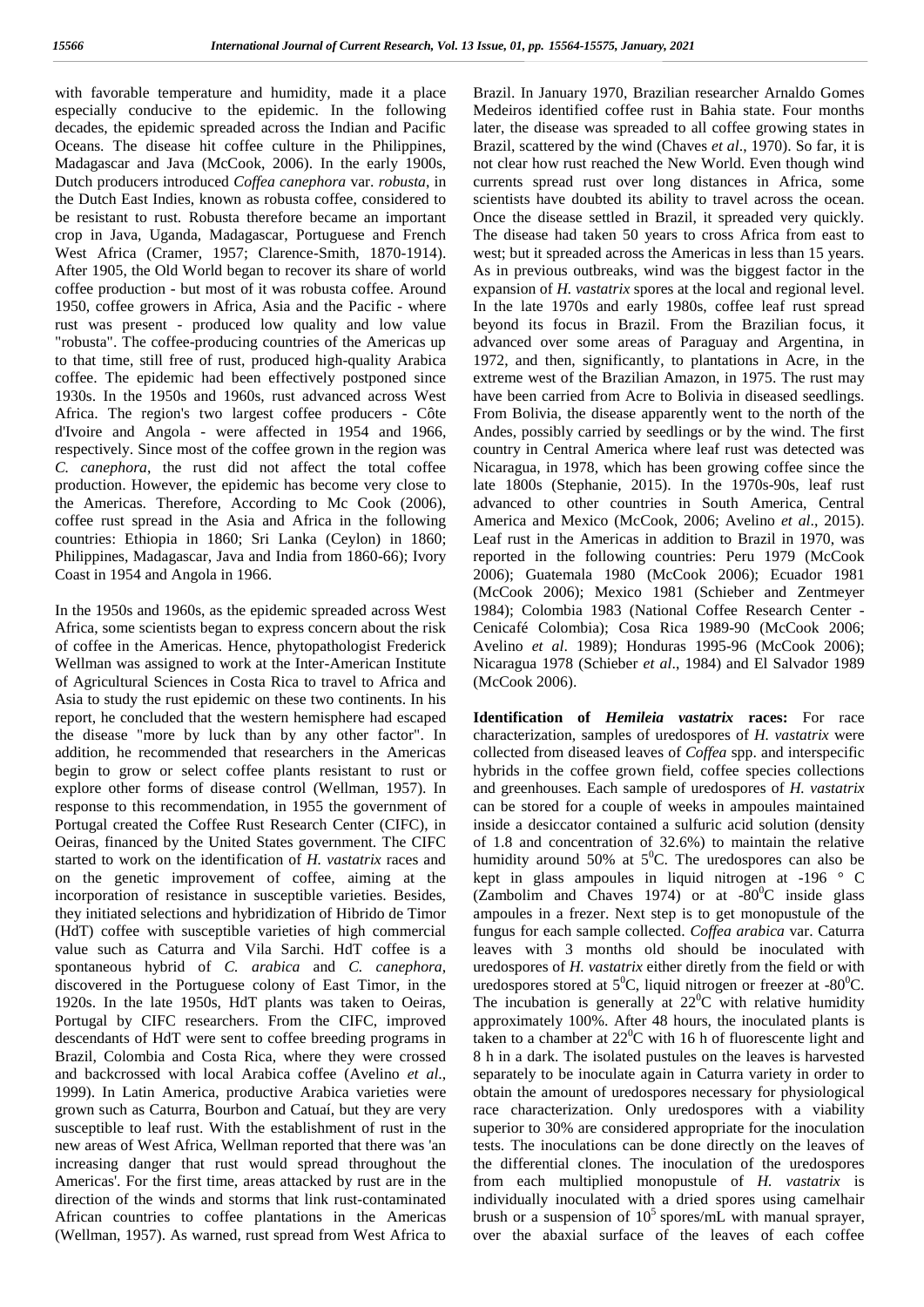differential clone proposed by CIFC (Table 1 and 2). Distinct races or pathotypes of *H. vastatrix* have been identified through the differentiation of isolates of the pathogen on a set of coffee host materials with different resistance gene combinations (D'Oliveira, 1954−57). Physiologic races of plant pathogens are identified by their interaction with a set of host genotypes termed differentials (Flor, 1971). Currently, 23 coffee clones compose the differential coffee set (Zambolim & Caixeta, 2018).These clones was established by CIFC at Oeiras, Portugal (Rodrigues *et al*. 1965; Noronha-Wagner and Bettencourt, 1967) and sent to several research institutions in different continents in the world such as Asia, Africa, South America (Brazil) and Central America (Costa Rica). The clones are mantained by vegetative propagation from the original collection of coffee leaf rust disease centre at CIFC. The characterization of the physiological races of *H. vastatrix* is based on the readings of the phenotypic expression (absence or presence of uredospores) in the pustule on the inoculated coffee leaves or leaf discs (Eskes 1982). The evaluation starts when the first uredospores formed on the susceptible control (Caturra). Four evaluation should be done at 7-day intervals and the recorded results is compared with the races and differential clones designated by CIFC (Rodrigues *et al*., 1965; Noronha-Wagner and Bettencourt, 1967; Bettencourt and Lopes, 1968; Rodrigues *et al*., 1975; Várzea and Marques 2005).

**Genetic diversity of** *Hemileia vastatrix:* The geographical distribution of *H. vastatrix* races seems to be dependent on the coffee genotypes planted locally, and the prevalence of certain races in a given area thus seems to occur accordingly (Bettencourt, 1981). Races of *H. vastatrix* identified in the Asia and Africa are on the Table 3. Twenty four races (I, II, III, VII, XI, XII, XV, XVI, XVII, XX, XXII, XXIII, XXIV, XXV, XXVI, XXVII, XXVIII, XXIX, XXX, XXXIII, XXXIV, XXXIX, XLI, XLII) was reported in Asia and Africa since the decade of 1930 (Table 2). However, the number of races could be much greater then the 24 reported. A survey did by D'Oliveira & Rodrigues (1961) and Rodrigues *et al*. (1965) around the world related 45 and 54 races, respectively, but they did not mention the races. In India, the apparent loss of resistance in coffee cultivars highlighted the attention of Mayne in the early 1930s. By means of experimental inoculations, he was able to differentiate, with local rust samples and host differentials, four physiologic races of *H. vastatrix* (Mayne 1932; 1942; Meyer 1965). India was the country that registered the highest number of *H. vastatrix* races in the world, being more than 37 (Prakash *et al*., 2005; Prakash *et al*., 2015). However, the number of races today could be more than 50. This country holds the most ancient breeding programme for coffee leaf rust resistance in the world, involving regular and massive introductions of new or experimental resistant coffee materials into the field, to which usually follows the appearance of new pathotypes with enlarged virulence spectra (Várzea and Marques, 2005; Prakash, 2005). The most complex races has been identifyied in India due to the cultivation of germplasm of coffee varieties derived from HdT (Prakash, 2005; Prakash *et al*., 2015). In 1952 a world survey of coffee leaf rust was initiated by Branquinho D'Oliveira from Coffee Rusts Research Center (CIFC), in Oeiras, Portugal (D'Oliveira 1954-1957). The work enabled the characterization of about 45 rust races (D'Oliveira and Rodrigues, 1961; D'Oliveira, 1965; Rodrigues *et al*., 1965; Bettencourt *et al*., 1965; Rodrigues *et al*., 1975; Rodrigues *et al*., 1993; Várzea *et al*., 2002; Várzea & Marques, 2005).

Rodrigues & Bettencourt (1975) related 32 races and Gichuru *et al*. (2012) reported 49 races. Considering that Ethiopia is the center of origin of *C arabica* and most probably of *H. vastatrix* as well, it is probable that host and parasite have undergone a parallel evolution, and that the work of natural selection has given rise to resistant plants on one side and to a number of physiologic races of the pathogen on the other (D'Oliveira, 1951). However, the screening of 66 rust samples received from several areas of Ethiopia on different occasions (D'Oliveira 1951; Bettencourt; Lopes, 1966) led only to the identification of races I, II, III, and XV. In a study on the decade of 1950-60, Rodrigues *et al*. (1965) and Bettencourt & Lopes (1966) identified 24 physiological races, using 13 differentiating coffee clones. Four of them, races XII, XIV, XVI and XXIV were obtained from cultures of *H. vastatrix* already established by the CIFC, in which they existed as a mixture or were developed through mutation or heterokaryosis (Bettencourt & Carvalho, 1968).

Following the survey of phsiological races of *H. vastatrix* around the world, carried out by the CIFC, with 779 rust samples from over 30 different regions of the world and with a vast collection of coffee germplasm, led to the differentiation of a total of 30 physiologic races (Rodrigues *et al*., 1965) on a set of 17 differential hosts. In the America continent (South and Central Amércia, Caribean and México), 18 races (I, II, III, X, XV, XIII, XVI, XVII, XXII, XXIII, XXIV, XXV, XXIX, XXX, XXXIII, XXXVI, XXXVII and XXXIX) were reported (Table 4). The most comum and widespread *H. vastatrix* race II in the America continent acquiring a generalized occurrence, probably is due to the uniform genetic background of most *C. arabica*cultivars planted in the field. Race II reflected the susceptible varieties cultivated in South and Central America, Caribean and Mexico. When HdT and interespecif hybrids from CIFC was cultivated in the field in Brazil and Central America, Caribean and Mexico in trials and in coffee collections,other complex races appeared (Talhinhas *et al*., 2016; Zambolim & Caixeta, 2018).

Selection pressure exerted by coffee resistance genes (HdT and other interespecific hybrids derivatives) probably explain the great variability of *H. vastatrix* races in Brazil and other countries. The virulence profile characterization, particularly of isolates infecting HdT derivatives, can onlybe performedif genotypes from the collection of differentiating clones can differentiate them. The unavailability of differential coffee genotypes results in many pathotypes with incomplete characterization or entirely unidentified. As presumed from the dynamic host–pathogen co‐evolutionary arms race, in which short-term selection of pathogen strains with fitness advantages is promoted, new pathotypes with increased virulence have been continuously appearing. Currently, more than 50 *H. vastatrix* physiological races have been identified by using coffee differentials clones of CIFC, in several countries: Portugal, India, Kenya, Indonesia, Etiopia, Tanzania, Costa Rica, Honduras, Mexico, Colombia, Venezuela, Guatemala, El Salvador, Nicarágua, Dominican Republic and Brazil (Zambolim *et al*., 2005; Silva *et al*., 2006; Prakash *et al*., 2005; 2015; Várzea *et al*., 2005, 2009; Gichuru *et al*., 2012; Talhinhas *et al*., 2016; Talhinhas *et al*., 2017; Zambolim & Caixeta, 2018). Although there are many reports relating 50 races of the pathogen in the world, even though the number could be higher, there is no comprovation yet.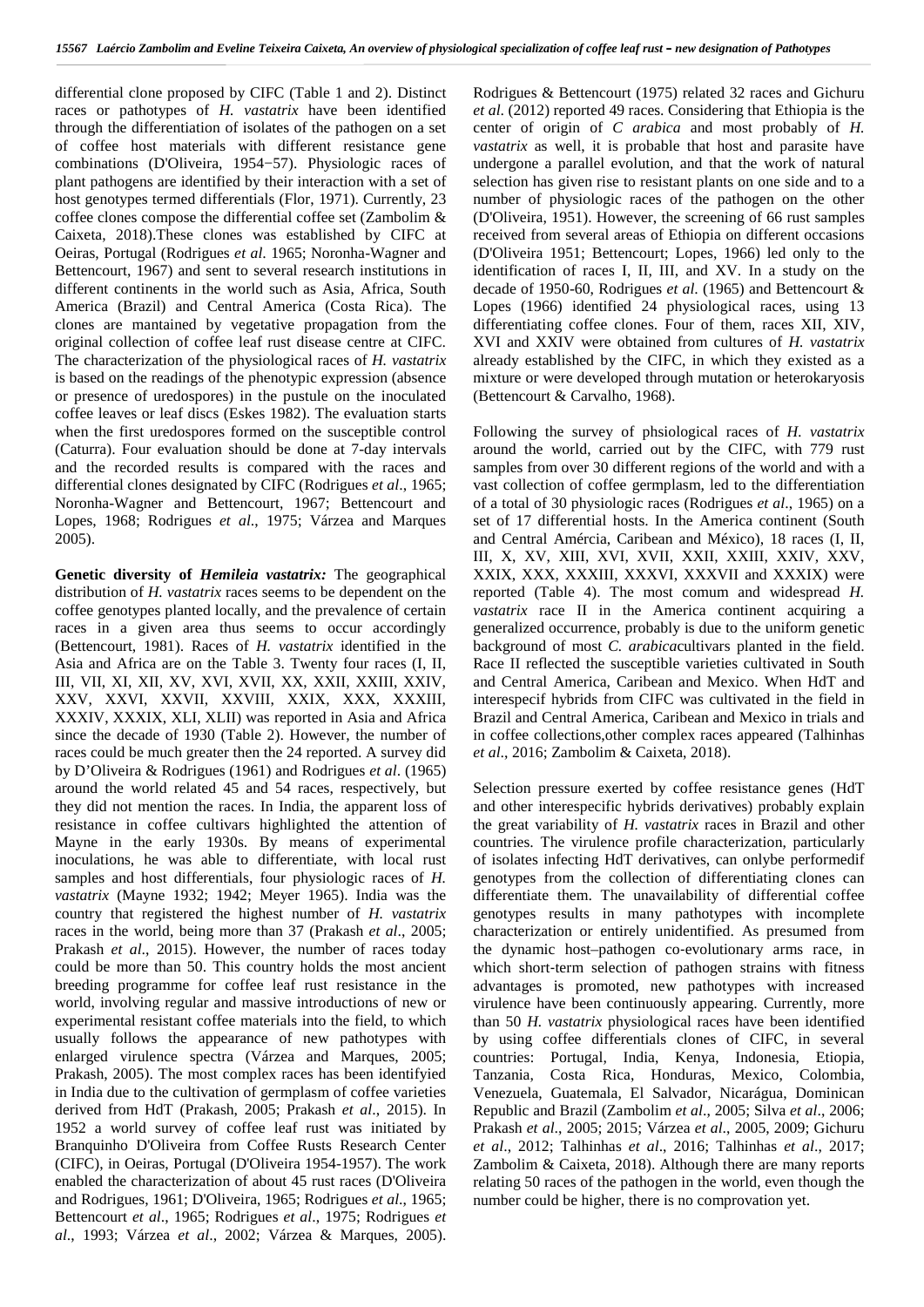**Genes for coffee resistance and for** *Hemileia vastatrix* **virulence:** *H. vastatrix* races are identified and characterized in a coffee host material bearing different resistance gene combinations under prescribed testing conditions (Table 1).Races are described as sequential roman numerals in order of detection (D'Oliveira, 1954−57; Noronha‐Wagner and Bettencourt, 1967). Noronha-Wagner and Bettencourt (1967), by allelism test and inoculation of different coffee plants and the progenies from their crosses, found four resistant genes and named them as *SH*. Using 12 physiologic races of *H. vastatrix,* they identified the gene  $S_H1$  in clone 87/1 Geisha, *SH*2 in 32/1 DK 1/6, *SH*3 in 33/1 S.288-23 and *SH*4 in 110/5 S4 Agaro. Some combinations of these genes have also been found in other clones. Further studies identified the genes  $S_H 5$ ,  $S_H$ 6,  $S_H$ 7,  $S_H$ 8 and  $S_H$ 9, alone or in association, in different coffee clones (Bettencourt & Noronha-Wagner, 1971; Bettencourt et al., 1980, Bettencourt et al., 1992). Table 1 shows the coffee clones and their respective  $S_H$  genes.

gene‐to‐gene theory (Noronha-Wagner and Bettencourt, 1967).Thus, as no further genetic confirmation has been possible so far, inferred rust race genotypes comprise virulence genes ranging from  $v_1$  to  $v_9$  in isolates derived from *C. arabica* and tetraploid interspecific hybrids, whereas those of the races that attack diploid coffee species are not known. Given this direct correlation with the coffee host resistance genotypes, virulence genes  $v_1$ ,  $v_2$ ,  $v_3$  and  $v_5$  can be traced back to an Arabica-type origin  $(v_1/S_H1$  from 'Geisha';  $v_2/S_H2$  from 'Kent's';  $v_4/S_H4$  from 'Kaffa';  $v_5/S_H5$  from nearly all cultivars). The  $v_3/S_H3$  was indentified in genotype with *C*. *liberica* introgression. The genes  $v_6$  to  $v_9$  reflect the additional *C. canephora* heritage of  $S_H6$  to  $S_H9$  genes present in HdT and other interspecific hybrids. HdTs are natural hybrids between *C. arabica* and *C. canephora* and received from the latter the major genes responsible for rust resistance  $(S_HG, S_H7, S_H8, S_H7)$ S<sub>H</sub>9) and others not yet identified biologicaly (Rodrigues et al., 1975; Bettencourt & Rodrigues Jr., 1988; Várzea & Marques,

**Table 1. Differential clones, genes of resistance and virulence of** *Hemileia vastatrix*

| Host differentials            | <b>Resistant Genes</b>      | Virulence Genes           | Races                                                                                                               |
|-------------------------------|-----------------------------|---------------------------|---------------------------------------------------------------------------------------------------------------------|
|                               | $S_H(1-9)$                  | $v(r_0)$                  |                                                                                                                     |
| $19/1 - Matari$               | $S_H5$                      | v <sub>5</sub>            | XXXI, XXXIX, XXXV, XXXVI, XXXVII, XXXVIII, XXXIX, XL, XLI, XLII.                                                    |
| 128/2 - Dilla & Alghe         | $S_H1$                      | $v_I$                     | Ш                                                                                                                   |
| 635/2 S. 12 Kaffa             | $S_H4$                      | $v_4$                     | X, XIV, XV, XVI, XIX, XX, XXIII, XXIV, XXVI, XXVIII, XXXV, XXXVI,                                                   |
|                               |                             |                           | XXXVIII, XXXIX, XXXV, XXXVI, XXXVII, XXXVIII.                                                                       |
| $63/1 -$ Bourbon              | $S_H$ 5                     | v <sub>5</sub>            | XXX.<br>XXXI, XXXIX, XXXV, XXXVI, XXXVII, XXXVIII, XXXIX, XL, XLI, XLII.                                            |
| 1343/269 - H. Timor           | $S_H$ 6                     | $v_6$                     | XL.                                                                                                                 |
| $32/1 - DK 1/6$               | $S_H$ 2,5                   | $v_{2,5}$                 | VIII, XII, XIV, XVI, XVII, XXIII, XXIV, XXVIII, XXXI, XXXIV, XXXV, XXXVI, XXXVII, XXXVIII.<br>XXXIX, XL, XLI, XLII, |
| $33/1 - S. 288 - 23$          | $S_H$ 3,5                   | $v_{3.5}$                 | VII, VIII, XII, XIV, XVI                                                                                            |
| 644/18 H. Kawisari            | $S_H$ ?                     | $v$ ?                     | XIII                                                                                                                |
| H 148/5                       | $S_H$ 1,3,4,5               | $V_{I,3,4,5}$             | XVI                                                                                                                 |
| H 147/1                       | $S_H$ 2,3,4,5               | $V_{2,3,4,5}$             | XXIV, XXVI.                                                                                                         |
| H 152/3                       | $S_H$ 2,4,5                 | $V_{2,4,5}$               | XIV, XVI, XXIII, XXIV, XXVIII, XXXV, XXXVI, XXXVIII, XXXIX                                                          |
| H 153/2                       | $S_H$ 1,3,5                 | $V_{I,3,5}$               | XII, XVI                                                                                                            |
| H 151/1                       | $S_H$ 3,4,5                 | $V_{3,4,5}$               | XIV, XVI                                                                                                            |
| H 419/20                      | $S_H 5, 6, 9$               | $V_{5,6,9}$               | XXIX, XXXI, XXXVII, XXXIX.                                                                                          |
| H 420/2                       | $S_H$ 5,8                   | $v_{5,8}$                 | XXIX, XXX, XXXVI, XXXVIII, XLI, XLII.                                                                               |
| H 420/10                      | $S_H$ 5,6,7,9               | $V_{5,6,7,9}$             | XXIX, XXXVII, XXXIX.                                                                                                |
| H 535/10                      | $S_H2, 3, 5, 6$             | $V$ 2.3.5.6               | XVI, XXVIII, XXXI, XXXVII, XXXVIII, XXXIX.                                                                          |
| H 537/18                      | $S_H 2, 5, 6$               | $V_{2,5,6}$               | XVI, XXVIII, XXXI, XXXVII, XXXVIII, XXXIX, XL                                                                       |
| H 538/29                      | $S_H$ 1,5,6                 | $v_{1,5,6}$               | $\mathbf{XL}$                                                                                                       |
| H 539/8                       | $S_H$ 1,4,6,                | $v_{1,4,6}$               | XXVII                                                                                                               |
| H 440/7                       | $S_H$ 5,6                   | $v_{5,6}$                 | XXV, XXVI, XXVII, XXXVIII, XXIX, XXXI, XXXVII, XXXIX, XL.                                                           |
| H 150/8                       | $S_H1, 2, 3, 5$             | $V_{I,2,3,5}$             | XL                                                                                                                  |
| H 581/17                      | $S_H$ 3,5,6                 | $v_{3.5.6}$               | $\mathcal{L}^{\mathcal{L}}$                                                                                         |
| H 583/5                       | $S_H$ 4,5,6                 | $V_{4,5,6}$               | XXVI                                                                                                                |
|                               |                             |                           | XXII, XXV, XXVI, XXVIII, XXIX, XXXI                                                                                 |
| $7960/15 = 7963/117$ -Catimor | $S_H$ 5,7 ou $S_H$ 5,7,9    | $v_{5,7,9}$ ( $v_{5,7}$ ) | XXXIV, XLII                                                                                                         |
| 829/1                         | $\mathrm{S}_{\mathrm{H}}$ ? | $v$ ?                     | $\overline{\phantom{a}}$                                                                                            |
| 635/2 S 12 Kaffa              | $S_H$ 4                     | $v_4$                     | X, XIV, XVI, XIX, XXIII, XXIV, XXVI, XXVII, XXVIII, XXXV, XXXVI, XXXVIII,                                           |
|                               |                             |                           | XXXIX.                                                                                                              |
| 1006/10 - KP 532 (pl 31)      | $S_H$ 1,2,5                 | $V_{1,2,5}$               | XII, XVI, XVII, XXIII, XXXVIII, XL.                                                                                 |
| 635/3 S 12 Kaffa              | $S_H$ 1,4,5                 | $V_{I.4.5}$               | X, XVI, XXIII, XXXVIII,                                                                                             |
| HW 17/12                      | $S_H$ 1,2,4,5               | $V_{1,2,4,5}$             | XVI, XXIII, XXXVIII                                                                                                 |
| 832/1 H. Timor                | $S_H$ 6,7,8,9,?             | $V$ 6, 7, 8, 9, ?         | $\sim$                                                                                                              |
| 832/1 H. Timor                | $S_H$ 6,7,8,9,?             | $V$ 6, 7, 8, 9, ?         | $\mathcal{L}$                                                                                                       |
| 134/4 - S 12 Kaffa            | $S_{H}1,4$                  | $v_{I,4}$                 | X, XVI, XIX, XXIII, XXVII, XXXVIII                                                                                  |
| $87/1$ – Geisha               | $S_H$ 1,5                   | $v_{I,5}$                 | III, X, XII, XVI, XVII, XXIII, XXXVIII, XL                                                                          |
| 110/5 S 4 Agaro               | $S_H$ 4.5                   | $V_{4,5}$                 | X, XIV, XV, XVI, XXIII, XXIV, XXVI, XXXV, XXXVI, XXXVIII, XXXIX                                                     |
| 7962/164 Catimor HW 26/5(F6)  | $S_H$ 5,7 ou                | $V$ 5, 7 ou               | <b>XXXIII</b>                                                                                                       |
|                               | $S_H 5,7,9$                 | $V$ 5, 7, 9               |                                                                                                                     |

In the patossystem *Coffea*-*H. vastatrix*, the sexual stage of the rust is not known. Therefore, it is not possible to analyze the genetical bases of the pathogenicity. The virulence genes (v) in the pathogen are inferred based on resistance gene  $(S_H)$ found in the differential coffee set, according the Flor's

2005; Diniz et al., 2012). However, so far, we do not know the genes for resistance and virulence of the differentials host 849/1 Matari, *C. dewevrei excelsa* Longikoi (168/12,), *C. congensis* Uganda (263/1), *C. canephora* Uganda (829/1, 681/7 and 162113) and 644/18 Kawasari Hybrid (Table 2).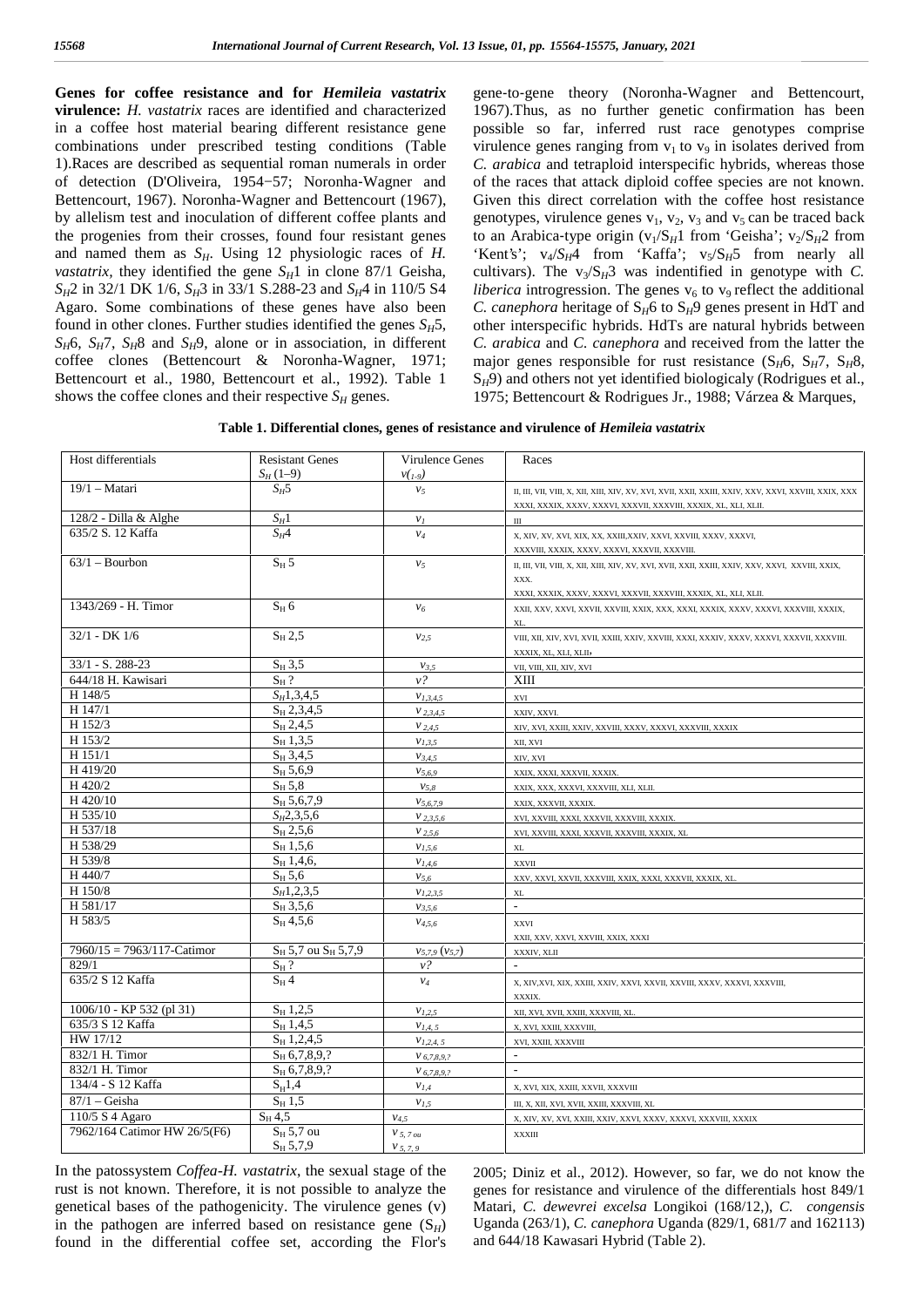| <b>Host differentials</b>            | Resistance genes (Virulence genes)                                  | <b>Host differentials</b>           | Resistance genes (Virulence genes)                  |
|--------------------------------------|---------------------------------------------------------------------|-------------------------------------|-----------------------------------------------------|
| 128/2 Dilla & Alghe <sup>*</sup>     | $S_H1$                                                              | 34/13 S 353 4/5                     | $S_H2, S_H3$                                        |
|                                      | (v <sub>l</sub> )                                                   |                                     | (v2,v3)                                             |
| 635/2 S.12 Kaffa                     | $S_H4$                                                              | H 440/7                             | $S_H$ 5, $S_H$ 6                                    |
|                                      | (v4)                                                                |                                     | (v5,v6)                                             |
| 63/1 Bourbon                         | $S_H5$                                                              | H 539/8                             | $S_HI, S_H4, S_H6$                                  |
|                                      | (v5)                                                                |                                     | (v1, v4, v6)                                        |
| 1343/269 H. Timor <sup>*</sup>       | $S_H6$                                                              | H 538/29                            | $S_H1, S_H5, S_H6$                                  |
|                                      | (v6)                                                                |                                     | (v1, v5, v6)                                        |
| 87/1 Geisha <sup>*</sup>             | $S_H1, S_H5$                                                        | 34/10 S.3534/5                      | $S_H2, S_H3, S_H5$                                  |
|                                      | (v1, v5)                                                            |                                     | (v2, v3, v5)                                        |
| $32/1$ DK $1/6^*$                    | $S_H2, S_H5$                                                        | H 537/18                            | $S_H2, S_H5, S_H6$                                  |
|                                      | (v2,v5)                                                             |                                     | (v2, v5, v6)                                        |
| 33/1 S.288-23 <sup>*</sup>           | $S_H$ 3, $S_H$ 5                                                    | H 581/17                            | $S_H$ 3, $S_H$ 5, $S_H$ 6                           |
|                                      | (v3, v5)                                                            |                                     | (v3, v5, v6)                                        |
| 110/5 S4 Agaro                       | $S_H4, S_H5$                                                        | H 583/5                             | $S_H4, S_H5, S_H6$                                  |
|                                      | (v4, v5)                                                            |                                     | (v4, v5, v6)                                        |
| 134/4 S.12 Kaffa                     | $S_HI, S_H4$                                                        | H 150/8                             | $S_H1, S_H2, S_H3, S_H5$ (v1, v2, v3, v5)           |
|                                      | (v1, v4)                                                            |                                     |                                                     |
| H 420/2 <sup>*</sup>                 | $S_H$ 5, $S_H$ 8                                                    | H 148/5                             | $S_H1, S_H3, S_H4, S_H5$ (v1, v3, v4, v5)           |
|                                      | (v5, v8)                                                            |                                     |                                                     |
| 1006/10 KP532 pl.31*                 | $S_H1, S_H2, S_H5$                                                  | H 535/10                            | $S_H2, S_H3, S_H5, S_H6$ (v2, v3, v5, v6)           |
|                                      | (v1, v2, v5)                                                        |                                     |                                                     |
| $H152/3$ (32/1x110/5) <sup>*</sup>   | $S_{H}2, S_{H}4, S_{H}5$                                            | 832/2 H. Timor                      | $S_H$ 6, $S_H$ 7, $S_H$ 8, $S_H$ 9(v6, v7, v8, v9?) |
|                                      | (v2, v4, v5)                                                        |                                     |                                                     |
| $H$ 419/20 <sup>*</sup>              | $S_H$ 5, $S_H$ 6, $S_H$ 9                                           | HW 18/21                            | $S_H1, S_H2, S_H3, S_H4, S_H5$ (v1, v2, v3, v4, v5) |
|                                      | (v5, v6, v9)                                                        |                                     |                                                     |
| 635/3 S.12 Kaffa                     | $S_HI, S_H4, S_H5$                                                  | 829/1 C. canephora Uganda           | Unknown                                             |
|                                      | (v1, v4, v5)                                                        |                                     |                                                     |
| $H151/1$ (33/1x110/5) <sup>*</sup>   | $S_H$ 3, $S_H$ 4, $S_H$ 5                                           | 168/12 C. dewevrei excelsa Longikoi | Unknown                                             |
|                                      | (v3, v4, v5)                                                        |                                     |                                                     |
| H $153/2$ <sup>*</sup>               | $S_H1, S_H3, S_H5$                                                  | 263/1 C. congensis Uganda           | Unknown                                             |
|                                      | (v1, v3, v5)                                                        |                                     |                                                     |
| $HW 17/12$ <sup>*</sup>              | $S_H1, S_H2, S_H4, S_H5$ (v1, v2, v4, v5)                           | 681/7 C. canephora Uganda           | Unknown                                             |
| $H$ 147/1 <sup>*</sup>               | $S_H2, S_H3, S_H4, S_H5$ (v2, v3, v4, v5)                           | 162113 C. canephoraUganda           | Unknown                                             |
| $H$ 420/10 <sup><math>'</math></sup> | $S_H$ 5, $S_H$ 6 $S_H$ 7, $S_H$ 9 (v5, v6, v7, v9)                  | 849/1 Matari                        | Unknown                                             |
| $7960/15 = 7963/117$ Catimor         | $S_H$ 5, $S_H$ 7 (v5, v7) or $S_H$ 5, $S_H$ 7, $S_H$ 9 (v5, v7, v9) | 644/18 Kawasari Hybrid              | Unknown                                             |
| 832/1 H. Timor                       | $S_H$ 6, $S_H$ 7, $S_H$ 8, $S_H$ 9(v6, v7, v8, v9?)                 |                                     |                                                     |

**Table 2. Coffee clones, genes for resistance and virulence of** *Hemileia vastatrix* **to distinguish races of the pathogen according CIFC system\***

Adapted from: \*D'Oliveira, 1954–57; Rodrigues et al. (1965); Noronha Wagner and Bettencourt (1967).

| Table 3. Races of <i>Hemileia vastatrix</i> identified in Africa and Asia |  |
|---------------------------------------------------------------------------|--|
|---------------------------------------------------------------------------|--|

| Country                 | Races                                          | Author                                                          |
|-------------------------|------------------------------------------------|-----------------------------------------------------------------|
| India                   | Four (no race designation)                     | Mayne (1932)                                                    |
| Collected<br>in several | Fourthy five (no race designation)             | D'Oliveira & Rodrigues, (1961); Rodrigues et al., (1965);       |
| Countries in Africa     |                                                | Bettencourt et al., (1965); Rodrigues et al., (1975); Rodrigues |
|                         |                                                | et al., (1993); Várzea et al., (2002)                           |
| Ethiopia                | I, II, III, XV.                                | Bettencourt & Lopes (1965)                                      |
| African countries       | Twenty four (no race designation)              | Rodrigues et al. (1965)                                         |
|                         | (XII, XIV, XVI, XXIV-CIFC collection)          | Bettencourt & Lopes (1965)                                      |
| Around the world        | Thirty (no race designation)                   | Rodrigues et al. (1965)                                         |
| Kenya                   | I, II, VII, XV, XX, XXIV                       | Thitai & Okioga (1977)                                          |
| Kenya                   | III, XVII, XXIII, XXXVI, XLI, XLII             | Gichuru et al. (2012)                                           |
| Tanzania                | I, II, III, XVII, XXIV, XI, XX                 | Rodrigues et al. (1975)                                         |
| Tanzania                | XXII, XXXIV                                    | CIFC (2007)                                                     |
| Tanzania                | XXIII, XXIV, XXV, XXVI, XXVIII,                | Kilambo et al. (2013)                                           |
| Tanzania                | XV, XXX, XXXIII, XXXIV, XXXIX, XLI, XLII       | Kilambo et al., (2013)                                          |
| Indonesia               | I, II, III, XV, XVII, XXII, XXV, XXVI, XXIX,   | Goujon (1971);                                                  |
|                         | <b>XXX</b>                                     | Rodrigues et al. (1975)                                         |
| Índia                   | I, II, VIII, XII, XIV, XVI, XXII, XXIII, XXIV, | Rodrigues et al., (1975)                                        |
|                         | XXV, XXVIII, XXXIV                             |                                                                 |
| Índia                   | Over 37 (no race designation)                  | Prakash et al. $(2005)$ ;                                       |
|                         |                                                | Prakash et al. (2015)                                           |
| Sri Lanka               | I, II, XV                                      | Rodrigues et al. (1975)                                         |
| Angola                  | I, II, XV, XXVII                               | Rodrigues et al. (1975)                                         |
| Portuguese Timor        | I, II, III, XV, XXII, XXV, XXVI, XXIX, XXX     | Rodrigues et al. (1975)                                         |
| Java (Indonésia)        | VII                                            | Mawardi & Hulupi (1993)                                         |

Within this context, *H. vastatrix* races are atributed to isolates with distinct and unique combinations of virulence genes as inferred by Flor's gene‐to‐gene theory (Flor 1942, 1971). Accordinly to Flor (1942), "for each dominant gene responsible for resistance in the host there is a dominant specific gene for avirulence in the pathogen". He also mentioned that, for *Melampsora lini*, the infection of the virulent type appeared to be, in general, a recessive character

and resistance to the rust fungi usually has been inherited as a dominant character. In 1955, Flor confirms this finding, and proposed that the resistance genes in the host could be identified by the pathogenicity of specific races of the parasite. In addition, the genes for pathogenicity in the parasite are identified by the reaction of specific genes on the varieties of the host. Acceptance of this hypothesis enables to construct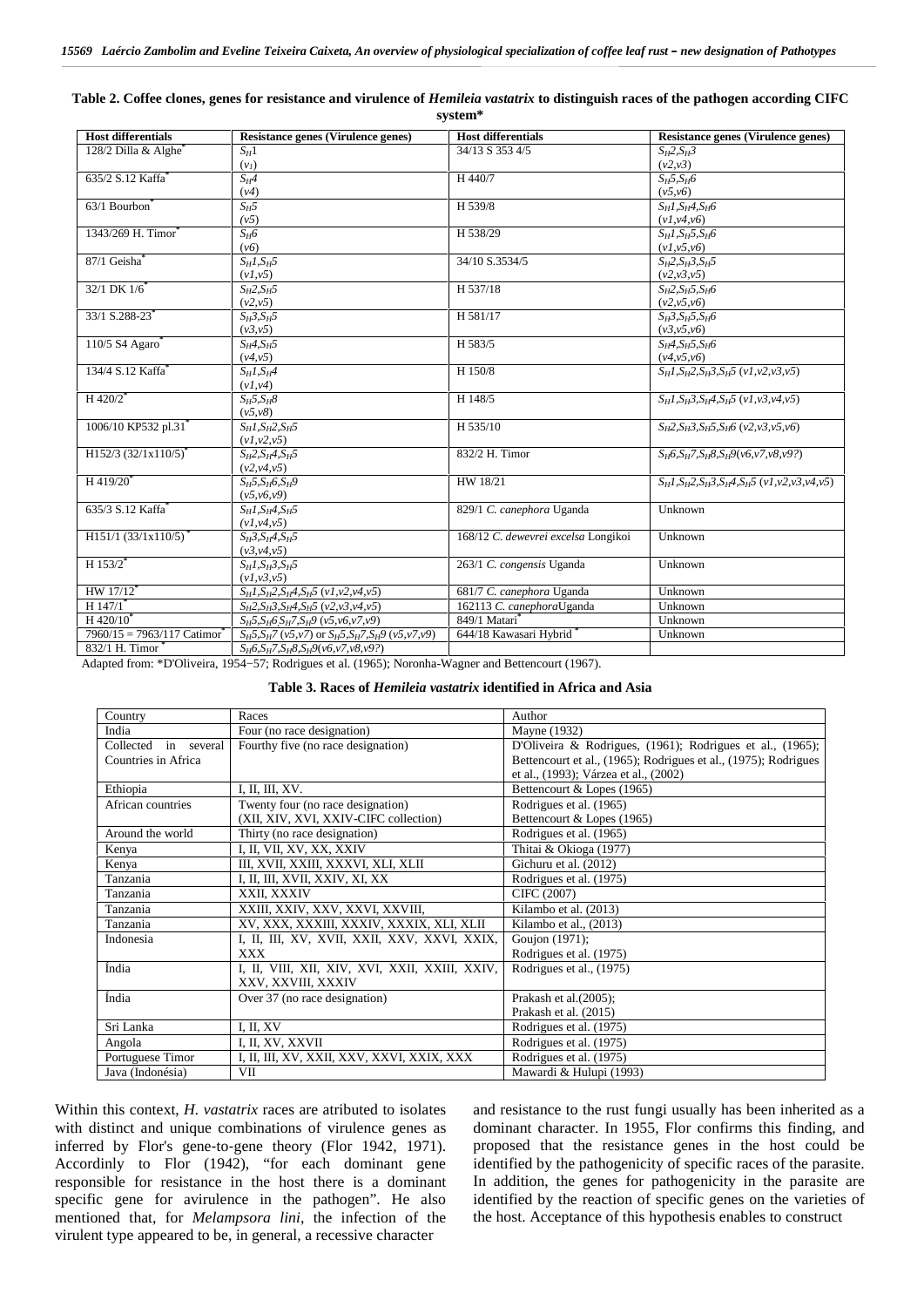| Country            | Races                                                  | Author                                         |
|--------------------|--------------------------------------------------------|------------------------------------------------|
| <b>Brazil</b>      | I, II, III, X, XIII, XV, XVI, XVII, XXII, XXIII, XXIV, | Chaves & Pereira (1980)                        |
|                    | XXV, XXIX; XXX; XXXIII; XXXVII                         | Cardoso et al., (1986, 1988)                   |
|                    |                                                        | Zambolim et al. (2005)                         |
|                    |                                                        | Fazuoli et al. (2005)                          |
|                    |                                                        | Cabral et al. (2009)                           |
|                    |                                                        | Toma-Braghini et al., (2015)                   |
|                    |                                                        | Capucho et al. (2012)                          |
|                    |                                                        | Silva; Zambolim; Caixeta (2019)                |
| <b>Brazil</b>      | I, II, III (Coffea canephora)                          | Zambolim. (2018-20)*                           |
| Guatemala          | I, II, III, XXIII, XXV                                 | Zambolim & Chocooj, (2018-20)*                 |
| Honduras           | I, II, III, XIV, XX, XXII, XXXVI                       | Zambolim, Veras & Lizardo, (2018-20)*          |
| Costa Rica         | II, XXII, XXIX, XXXIII                                 | $CIFC1$ ; Zambolim, $(2018-20)*$               |
| El Salvador:       | I, II, III                                             | Gálvez et al., 1980:                           |
|                    |                                                        | Zambolim, (2018-20)*                           |
| Nicaragua          | I, II                                                  | Zambolim, (2018-20)*                           |
| Panamá             | I, II                                                  | Zambolim, (2018-20)*                           |
| México             | I, II, III                                             | Zambolim, (2018-20)*                           |
| Venezuela          | I, II, III, X, XV, XVI, XXIV, XXXIII                   | Silva et al., (1997)                           |
|                    |                                                        | Zambolim & Ramirez, (2018-20)*                 |
| Colombia           | Virulent factors v1,2,4,5,6,7,8, 9                     | Alvarado y Ruiz, 2005.                         |
|                    |                                                        |                                                |
| Colombia           | II, XXII                                               | Leguizamin et al., (1984); Gil Ocampo, (1998); |
|                    |                                                        | Cristancho et al., (2007)                      |
|                    |                                                        |                                                |
| Colombia           | XXIX or similar                                        | Cristancho et al., (2007)                      |
|                    |                                                        |                                                |
| Dominican Republic | I, II, III, XXXIII                                     | Zambolim & Quisqueya, (2018-20)*               |

#### **Table 4. Races of** *Hemileia vastatrix* **identified in the America's continent**

\*Surveys done from 2018 – 2020 (not published). <sup>1</sup>Personal information

**F** 

#### **Table 5. Pathotypes de** *H. vastatrix* **identified in Brazil. \*H 419–1535/33 Mundo Novo x HW 26/13; \*\*H 420–1535/33 Mundo Novo x HW 26/14; HW 26–Caturra vermelho x Híbrido de Timor 832/1**

|                             | Genes for virulence of the pathotypes                        | 128/2 Dila & Alghe | 635/2 S 12 Kaffa | 63/1 Bourbon | Timor<br>1343/269 H | 87/1 Geisha  | 32/1 DK1/5   | 33/1 S. 288-23    | 544/18 Kawisari hybrid | $110/5$ S 4 Agaro | 134/4 S12 Kaffa | *H420/2            | 1006/10 KP 532       | $H$ 152/3            | *H419/20             | Kaffa<br>635/3 S.12 | HW 17/12        | H $147/1$    | **H420/10     | 7963/117Catimor     | 832/1 H.Timor           |
|-----------------------------|--------------------------------------------------------------|--------------------|------------------|--------------|---------------------|--------------|--------------|-------------------|------------------------|-------------------|-----------------|--------------------|----------------------|----------------------|----------------------|---------------------|-----------------|--------------|---------------|---------------------|-------------------------|
| Patotipes                   |                                                              | $S_H1$             | $S_H$ 4          | $S_H5$       | $S_H6$              | $S_H$ 1.5    | $S_H2,5$     | S <sub>u3.5</sub> | $S_H$ ?                | $S_H$ 4,5         | $S_H1,4$        | S <sub>H</sub> 5.8 | v<br>S <sub>11</sub> | v<br>$Sr$ 2 $\Delta$ | S <sub>u</sub> 5.6.9 | $S_H1.4.5$          | $S_H1, 2, 4, 5$ | $S_H2,3,4,5$ | $S_H$ 5,6,7,9 | S <sub>r5.7.9</sub> | S <sub>H</sub> 6,7,8,9? |
| $\mathbf{H}_{\mathrm{v01}}$ | $\frac{1}{N}V1, 5, 6, 7, 8, 9?$<br>$^{2}$ <sub>V2,3,4?</sub> | $S^3$              | $\mathbb{R}$     | S            | S                   | S            | $\mathbb{R}$ | $\mathbb{R}$      | $\mathbb{R}$           | $\mathbb{R}$      | $\mathbb{R}$    | S                  | $\mathbb{R}$         | $\mathbf R$          | S                    | $\mathbb{R}$        | $\mathbb{R}$    | $\mathbb{R}$ | S             | S                   | $\mathbb{R}$            |
| H <sub>v02</sub>            | VI, 5, 6, 8, 9?<br>V2, 3, 4, 7?                              | S                  | $\mathbb{R}$     | S            | S                   | S            | $\mathbb{R}$ | $\mathbb{R}$      | $\mathbb{R}$           | $\mathbb{R}$      | $\mathbb{R}$    | S                  | $\mathbb{R}$         | $\mathbb{R}$         | S                    | $\mathbb{R}$        | $\mathbb{R}$    | $\mathbb{R}$ | $\mathbb{R}$  | $\mathbb{R}$        | $\mathbb{R}$            |
| H <sub>v03</sub>            | V5, 6, 7, 9?                                                 | $\mathbb{R}$       | R                | S            | S                   | $\mathbb{R}$ | $\mathbb{R}$ | $\mathbb{R}$      | $\mathbb{R}$           | $\mathbf R$       | $\mathbb{R}$    | $\mathbb{R}$       | $\mathbb{R}$         | $\mathbf R$          | S                    | $\mathbb{R}$        | $\mathbb{R}$    | $\mathbb{R}$ | S             | S                   | $\mathbb{R}$            |
| $H_{v04}$                   | VI, 2, 3, 4, 8?<br>V5, 8?                                    | $\mathbb{R}$       | $\mathbb{R}$     | S            | $\mathbb{R}$        | $\mathbb{R}$ | $\mathbb{R}$ | $\mathbb{R}$      | $\mathbb{R}$           | $\mathbf R$       | $\mathbb{R}$    | S                  | $\mathbb{R}$         | $\mathbf R$          | $\mathbb{R}$         | $\mathbf R$         | $\mathbb{R}$    | $\mathbb{R}$ | $\mathbb{R}$  | $\mathbb{R}$        | $\mathbb{R}$            |
| H <sub>v05</sub>            | $VI$ , 2, 3, 4, 6, 7?<br>V, 5, 6, ?                          | $\mathbb{R}$       | $\mathbb{R}$     | S            | S                   | $\mathbb{R}$ | $\mathbb{R}$ | $\mathbb{R}$      | $\mathbb{R}$           | $\mathbb{R}$      | $\mathbb{R}$    | $\mathbb{R}$       | $\mathbb{R}$         | $\mathbf R$          | $\mathbb{R}$         | $\mathbb{R}$        | $\mathbb{R}$    | $\mathbb{R}$ | $\mathbb{R}$  | $\mathbb{R}$        | $\mathbf R$             |
| H <sub>v06</sub>            | VI, 2, 3, 4, 8, 9?<br>VI, 5, 6, 7, 9?<br>V2, 3, 4, 8?        | S                  | $\mathbb{R}$     | S            | S                   | S            | $\mathbb{R}$ | $\mathbb{R}$      | $\mathbb{R}$           | $\mathbf R$       | $\mathbb{R}$    | $\mathbb{R}$       | $\mathbf R$          | $\mathbb{R}$         | S                    | $\mathbb{R}$        | $\mathbb{R}$    | $\mathbb{R}$ | S             | S                   | $\mathbb{R}$            |
| H <sub>v07</sub>            | VI, 5, 6, ?                                                  | S                  | $\mathbb{R}$     | S            | S                   | S            | $\mathbb{R}$ | $\mathbb{R}$      | $\mathbb{R}$           | $\mathbb{R}$      | $\mathbb{R}$    | $\mathbb{R}$       | $\mathbb{R}$         | $\mathbf R$          | $\mathbb{R}$         | $\mathbb{R}$        | $\mathbb{R}$    | $\mathbb{R}$ | $\mathbb{R}$  | $\mathbb{R}$        | $\mathbb{R}$            |
| $\rm H_{v08}$               | V2, 3, 4, 7, 8, 9?<br>V1, 2, 5, 6, 7, 8, 9?                  | S                  | $\mathbb{R}$     | S            | S                   | S            | S            | $\mathbb{R}$      | $\mathbb{R}$           | $\mathbb{R}$      | $\mathbb{R}$    | ${\bf S}$          | S                    | $\mathbf R$          | S                    | $\mathbb{R}$        | $\mathbb{R}$    | $\mathbb{R}$ | S             | S                   | $\mathbb{R}$            |
| H <sub>v09</sub>            | V3,4?<br>VI, 5, 6, 8?                                        | S                  | R                | S            | S                   | S            | $\mathbb{R}$ | $\mathbb{R}$      | $\mathbb{R}$           | $\mathbb{R}$      | $\mathbb{R}$    | S                  | $\mathbb{R}$         | $\mathbb{R}$         | $\mathbb{R}$         | $\mathbb{R}$        | $\mathbb{R}$    | $\mathbb{R}$ | $\mathbb{R}$  | $\mathbb{R}$        | $\mathbb{R}$            |
| H <sub>v010</sub>           | V2, 3, 4, 9?<br>VI, 4, 5, ?                                  | S                  | S                | S            |                     | S            | $\mathbb{R}$ | $\mathbb{R}$      | $\mathbb{R}$           | S                 | S               | $\mathbb{R}$       | $\mathbb{R}$         | $\mathbb{R}$         | $\mathbb{R}$         | S                   | $\mathbb{R}$    | $\mathbb{R}$ | $\mathbb{R}$  | $\mathbb{R}$        | $\mathbb{R}$            |

<sup>1</sup>Virulent genes according to CIFC system; <sup>2</sup> Virulent genes according to the new proposed system; ;<sup>3</sup>Means susceptible to the pathogen (S); reaction to the others pathotypes are resistant (R).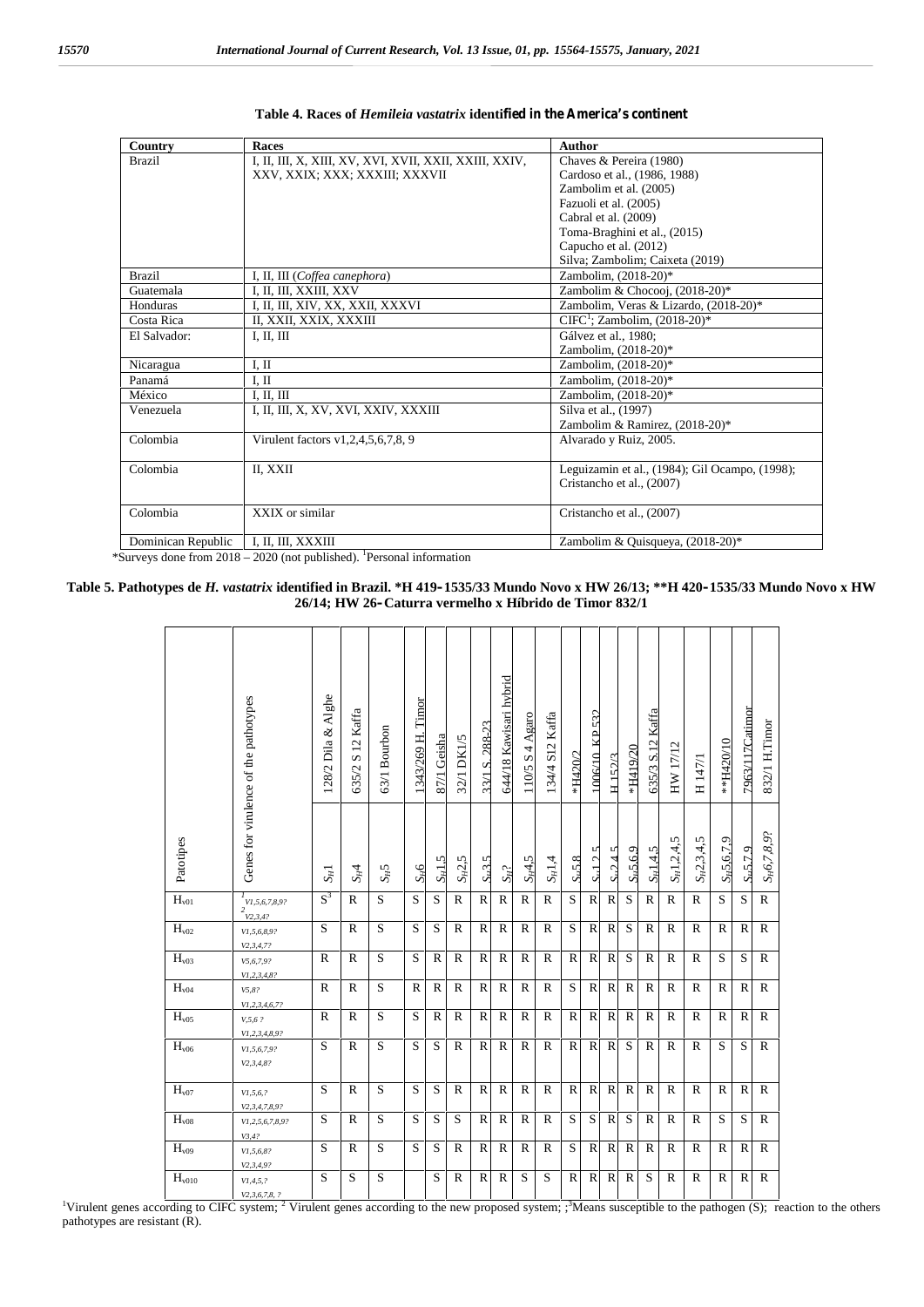hypothetical genotypes of host and pathogen in the absence of direct genetic studies by determining the reaction of a range of host varieties to a range of pathogen races. For the patossystem *Coffea*-*H. vastatrix*, this theory was applied by CIFC researchers (d'Oliveira, 1954−57; Rodrigues et al., 1965; Noronha‐Wagner and Bettencourt, 1967). Based on the CIFC's system, race II of *H. vastatrix* with the recessive virulent gene v<sub>5</sub> infect *C. arabica* cv. Caturra that have the dominant gene  $S_H5$ , but do not infect the host with the resistant gene  $S_H1$  (128/2 Dilla & Alghe). Following the same system, race XXIX with the virulent gene  $v_{5,6,7,8,9}$  infect host plants 63\1 Bourbon (*SH*5*),* 1343/269 (*SH*6*),* 420/10  $(S_H5,6,7,9)$ , 420/2  $(S_H5,8)$  and H419/20  $(S_H5,6,9)$ *.* Using this strategy, the reaction of susceptibility is considered to infer genes in the host and in the pathogen. Based on the Flor theory and the susceptibility found in the differential coffee clones (Table 1 and 2) the race XIII infect 644/18 *H. kawisari* (*SH*? – *v*?); the race XI infect H 581/17 ( $S_H$ 3,5,6 –  $v_{3,5,6}$ ) and 829/1 (SH? – v?); HdT832/1 (S*<sup>H</sup>* 6,7,8,9,?–*v*6,7,8,9,?) and HdT832/2 (S*<sup>H</sup>* 6,7,8,9,? -*v*6,7,8,9,?). On the other hand, HdT 1343/269  $(S_H6)$  and other interespecif hybrids containing  $S_H6$  (H 419/20) - S*H*5,6,9; H 420/10 - S*H*5,6,7,9; H 535/10 - *SH*2,3,5,6; H 537/18 - S*<sup>H</sup>* 2,5,6); H 538/29 - S*<sup>H</sup>* 1,5,6; H 539/8 - S*<sup>H</sup>* 1,4,6; H 440/7 - S*<sup>H</sup>* 5,6; H 583/5 - S*<sup>H</sup>* 4,5,6) have been attacked by *H. vastatrix*. The resistance of the differential clones HdT 832/1  $(S_H 6, 7, 8, 9, ? - v_{6,7,8,9}, ?)$  and HdT832/2  $(S_H 6, 7, 8, 9, ? - v_{6,7,8,9}, ?)$ was only supplanted in India by isolates colleted in the field; but their resistance was not supplanted in any other part of the world. In America (Colombia), Cristancho et al. (2007) reported that the resistance of HdT 832/1 was suplanted in the field, but this report needs confirmation. These results suggest that this HdT have other resistant genes not yet identified. More recently, Barka et al. (2020) and Almeida et al. (2020), using molecular biology technique, found two different genes in HdT 832/1 and HdT 832/2. As theses genes are not yet identified in differential clones  $(S_H1-9)$ , here they were named as  $S_H$ 10 and  $S_H$ 11, respectively.  $S_H$ 10 correspond to a resistance gene analogs (RGAs) and was compleley sequenced and characterized. This gene was detected in all the differential coffee with  $S_H$ 6, in HdT 832/1 and in HdT 832/2  $(S_H6, 7, 8, 9, ?)$ . In addition, a conserved sequence was report in 128/2-Dilla & Alghe, previously considered to contain only the  $S_H1$  gene, and in  $644/18$  *H. kawisari* with an uncharacterized S*H*-gene.

The obtained results suggested that the cloned  $S_H$  gene loci have a characteristic polymorphism conferring different resistance phenotypes against coffee leaf rust (Barka et al. 2020). Resistante gene  $S_H$ 11 was cloned based on a library of bacterial artificial chromosomes (BAC) of the the differential coffee HdT 832/2 and screened using a functional marker. A disease resistance gene analogue was cloned and characterized and showed a typical plant RLK motif (Receptor-Like Knase). The analysis of the presence/absence of this gene in a set of differential coffee suggested that the cloned candidate gene is not one of the nine  $S_H$  genes reported previously (Almeida et al. 2020). The main source of genes for resistance to *H. vastatrix* used in the world are:  $S_H1$ , 2, 4, 5 – *Coffea arabica*; SH 3 - *Coffea liberica*; S<sub>H</sub> 6, 7, 8, 9 - *C. canephora var. robusta and C. canephora var. conilon, and* S<sub>H</sub> 6, 7, 8, 9– Timor Hybrid. Probably there are other genes not characterized yet. The most important resistance sources (HdT 832/1 and HdT 832/2) with the genes  $S_H$  6, 7, 8, 9were crossed and backcrossed with the elite cultivars as Caturra, Vila Sarchi, Mundo Novo and Catuaí, resulting in new resistant

cultivar. However, the resistance of some of these cultivars where supplanted and were attacked by the isolates and pathotypes of the America's continent. The first hybrids using these resistance sources was obtained by CIFC. The hybrid H361 (Villa Sarchi CIFC 971/10 x CIFC HDT 832/2) was selected and seeds were distributed to many contries. The selected material of this hybrid was the starting point for further improvement and selection (Varzea et al. 2009). Progenies derived from H361 were designated as Sarchimor. Other important hybrids developed by CIFC researchers was the denominated Catimor (CIFC 19/1 Caturra x CIFC HDT 832/1). Derivatives of Sarchimor and Catimor were develeloped in breeding programs and have been under commercial cultivation in diferent coffee growing countries. However, the cultivars have lost their complete resistance to rust. Sarchimor seems to have more durable resistance than Catimor. Very few cultivar derived from Catimor are stil resistant under field conditions in Brazil.

*Pathothypes of coffee leaf rust:* The name pathotype has been used by many authors to refer the variability of plant pathogens (Buck, 2013; Takaoka et al. 2014; Kan-Fa (2015); Aghnoum et al., 2019). In the present review, we are proposing this name to refer the isolates of *H. vastatrix* that could not be differentiated into races according to the CIFC system. Surveys of approximately 225 isolates of *H. vastatrix* collected in Brazil, Honduras, Venezuela and Costa Rica from 2018 – 2020, on HdTderivatives that lost the resistance, could not be differentiated into *H. vastatrix* races. It became evident that race nomenclature based on a set of differentials of CIFC was not enough to characterize complex isolates from HdT derivatives into races. For this reason, the isolates have been named as pathotypes. Pathotype is a strain of an organism that is virulent in a wide host range. They are designated when virulent genes of the pathogen do not interact differentially with the genes for resistance of the host plant. Ten (Hv01to Hv10) and eight (Hv01to Hv08) *Hemileia vastatrix* isolates have been identified in Brazil and Honduras, respectively as pathotypes due to the fact that they do not fit in any possible combination of race on the coffee clones differentials (Table 5 and 6). In Colombia and Tanzania also many isolates of *H. vastatrix* from the field could not be differentiated into races (Gouveia *et al.,* 2005; Kilambo *et al.* 2013).

The three identified pathotypes in Brazil named  $H_{v01}$  ( $v_{1, 5, 6, 7, 8}$ , 9?),  $H_{\nu02}$  ( $v_{1, 5, 6, 8, 9}$ ?) and  $H_{\nu08}$  ( $v_{1, 2, 5, 6, 7, 8, 9}$ ?) have the virulence gene v8-9 pathogenic to  $H420/2$  (S<sub>H</sub> 8, 9) and H420/10 (S*<sup>H</sup>* 5, 6, 7, 9) (Table 4). These pathotypes (Hv01, Hv02 and Hv08) did not infect HdT832/1, HdT832/2 and 644/18 Kawisari hybrid  $(S_H$ ?), respectively. For these reasons, we can infer that HdT832/1, HdT 832/2 and Kawisari hybrid might have more resistant genes in their genome. Two identified pathotypes in Honduras Hv 03 ( $v_{1, 2, 4, 5, 8}$ ), Hv 06 ( $v_{1, 1}$ ),  $_{2, 4, 5, 7, 8}$ ) and Hv 08 (v<sub>1, 2, 4, 5, 6, 7, 8, 9</sub>,?) has the virulence gene v<sub>8</sub> pathogenic to  $H420/2$  (S<sub>H</sub> 5, 8) (Table 5). But only the pathotypes Hv 01 ( $v_{1, 2, 4, 5, 6, 7, 9}$ ,?) and Hv 08 ( $v_{1, 2, 4, 5, 6, 7, 8, 9}$ ) has the virulent gene  $v_9$ . These pathotypes (Hv 01 and Hv 08) although have the virulent gene  $v_{6,7,8,9}$ ,? do not infect 644/18 Kawisari hybrid, HdT832/1 and HdT832/2, respectively. The pathotype Hv 02 from Honduras with the virulent gene  $v_{1,2,3,4,5}$ infected the clones H 147/1 (S<sub>H</sub>2, 3, 4, 5) and 33/1 S. 288-23  $(S_H3, 5)$ . These findings are very important due to the fact that cultivars containing the gene  $S_H$ 3 in Honduras might be attacked by the race that has the genev<sub>3</sub> already present in this country.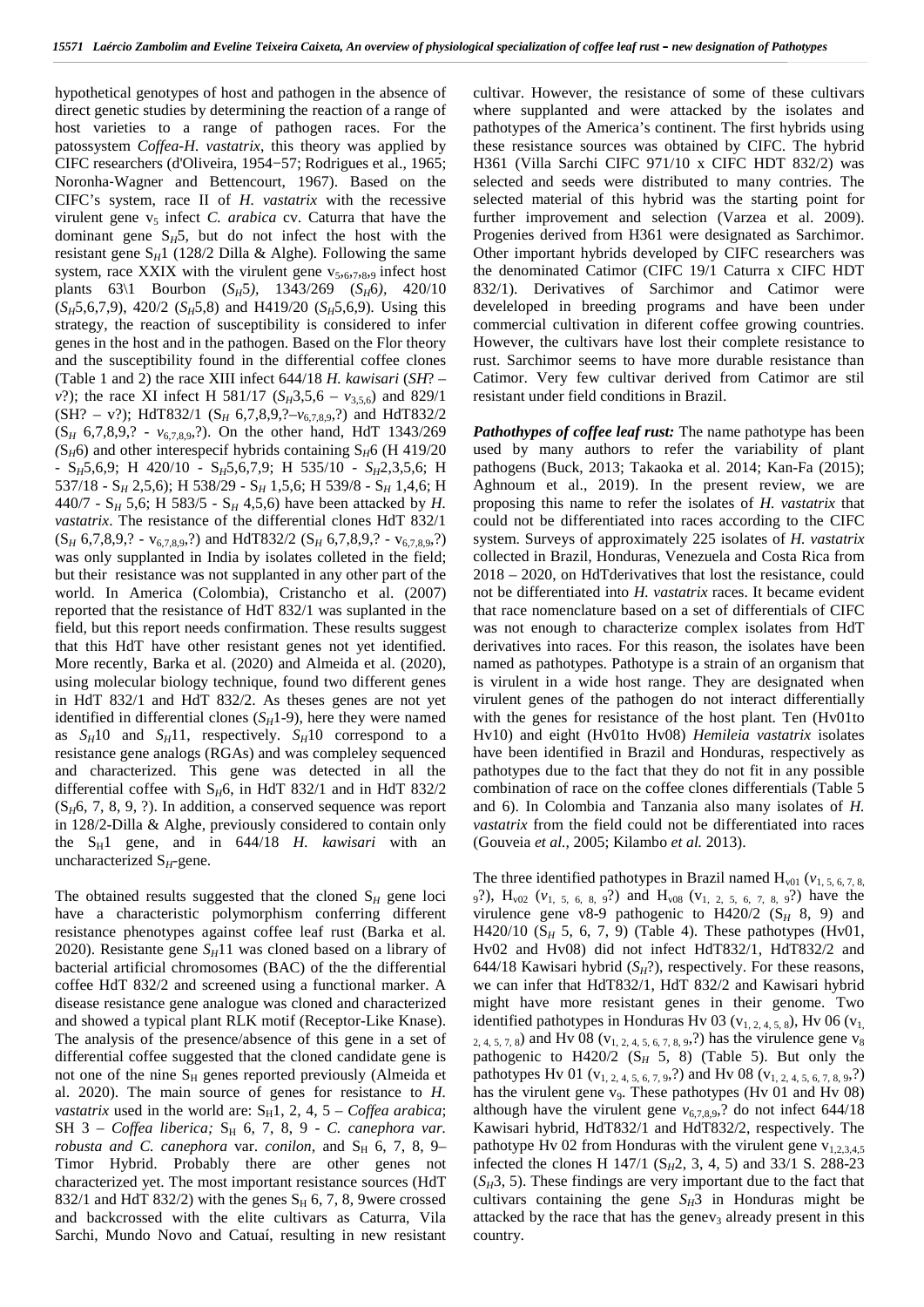|                             | Genes for virulence of the pathotypes | 128/2 Dila & Alghe | 635/2 S12Kaffa | 53/1 Bourbon | 1343/269 H. Timor | 87/1 Geisha | 32/1 DK1/5 | 33/1 S. 288-23 | 644/18 Kawisari hybrid | $110/5$ S 4 Agaro | 134/4 S12Kaffa | *H420/2      | 1006/10 KP 532 | H <sub>152/3</sub> | *H419/20     | 635/3 S.12 Kaffa | HW 17/12      | H 147/1         | *H420/10      | 7963/117 Catimor | 832/1 H. Timor    |
|-----------------------------|---------------------------------------|--------------------|----------------|--------------|-------------------|-------------|------------|----------------|------------------------|-------------------|----------------|--------------|----------------|--------------------|--------------|------------------|---------------|-----------------|---------------|------------------|-------------------|
| Patotipes                   |                                       | $S_H1$             | $S_H$ 4        | $S_H5$       | $S_H6$            | $S_H$ 1,5   | $S_H$ 2.5  | $S_H3,5$       | $S_H$ ?                | $S_H$ 4.5         | $S_H$ 1.4      | $S_H$ 5.8    | $S_H$ 1,2,5    | $S_H2.4.5$         | $S_H$ 5,6,9  | $S_H$ 1,4,5      | $S_H$ 1,2,4,5 | $S_H2, 3, 4, 5$ | $S_H$ 5,6,7,9 | $S_H$ 5.7.9      | $S_H6, 7, 8, 9$ ? |
| $\mathbf{H}_{\mathrm{v01}}$ | $^{1}v1,2,4,5,6,7,9?$<br>2v3,8?       | $S^3$              | S.             | S.           | S.                | S.          | S          | $\mathbb{R}$   | $\mathbb{R}$           | S.                | S.             | $\mathbb{R}$ | S              | S                  | S            | S.               | S             | $\mathbf R$     | S.            | S                | $\mathbb{R}$      |
| $H_{v02}$                   | v1, 2, 3, 4, 5<br>v6,7,8?             | S                  | S              | S            | $\mathbb{R}$      | S           | S          | S              | $\mathbb{R}$           | S                 | S              | $\mathbb{R}$ | S              | S                  | $\mathbb{R}$ | S                | S             | S               | $\mathbb{R}$  | $\mathbb{R}$     | $\mathbb{R}$      |
| H <sub>v03</sub>            | v1, 2, 4, 5, 8<br>v3, 6, 7?           | S                  | S              | S            | $\mathbb{R}$      | S           | S          | $\mathbb{R}$   | $\mathbb{R}$           | S                 | S              | S            | S              | S                  | $\mathbb{R}$ | S                | S             | $\mathbf R$     | $\mathbb{R}$  | $\mathbb{R}$     | $\mathbb{R}$      |
| H <sub>v04</sub>            | v, 1, 2, 4, 5<br>v3,6,7,8?            | S                  | S              | S            | R                 | S           | S          | $\mathbb{R}$   | $\mathbb{R}$           | S                 | S              | $\mathbb{R}$ | S              | S                  | $\mathbb{R}$ | S                | S             | $\mathbb{R}$    | $\mathbb{R}$  | $\mathbb{R}$     | $\mathbb{R}$      |
| H <sub>v05</sub>            | v2,4,5<br>v1, 3, 6, 7, 8?             | $\mathbb{R}$       | S              | S            | $\mathbb{R}$      | R           | S          | R              | $\mathbb{R}$           | S                 | $\mathbb{R}$   | $\mathbb{R}$ | $\mathbb{R}$   | S                  | $\mathbb{R}$ | $\mathbb{R}$     | $\mathbb{R}$  | $\mathbf R$     | $\mathbb{R}$  | $\mathbb{R}$     | $\mathbb{R}$      |
| H <sub>v06</sub>            | v1, 2, 4, 5, 7, 8<br>v3, 6, 7?        | S                  | S              | S            | $\mathbb{R}$      | S           | S          | $\mathbb{R}$   | $\mathbb{R}$           | S                 | S              | S            | S              | S                  | $\mathbb{R}$ | S                | S             | $\mathbf R$     | $\mathbb{R}$  | $\mathbf R$      | $\mathbb{R}$      |
| $H_\mathrm{v07}$            | v1, 2, 4, 5, 7                        | S                  | S              | S            | $\mathbb{R}$      | S           | S          | $\mathbb{R}$   | $\mathbb{R}$           | S                 | S              | $\mathbb{R}$ | S              | S                  | $\mathbb{R}$ | S                | S             | $\mathbb{R}$    | $\mathbb{R}$  | $\mathbb{R}$     | $\mathbb{R}$      |
| $H_{v08}$                   | v3,6,7,8?<br>v3?                      | S                  | S              | S            | S                 | $\mathbf S$ | S          | $\mathbb{R}$   | $\mathbb{R}$           | $\mathbf S$       | S              | S            | $\mathbf S$    | $\mathbf S$        | S            | $\mathbf S$      | S             | $\mathbb{R}$    | S             | S                | ${\bf R}$         |

#### **Table 6. Pathotypes of** *Hemileia vastatrix* **identified in Honduras**

\*H 419 - 1535/33 Mundo Novo x HW 26/13; \*H 420 - 1535/33 Mundo Novo x HW 26/14; HW 26 – Caturra vermelho x Híbrido de Timor 832/1. Pathotypes from Hv<sub>01</sub> to Hv<sub>08</sub>were identified in the Lempira cultivar considered resistant to *H. vastatrix*. <sup>1</sup> Virulent genes according to CIFC system; <sup>2</sup>Virulent genes according to the new proposed system;  $\frac{3}{2}$  Means susceptible to the pathogen (S); reaction to the others pathotypes are resistant (R).

#### **Table 7. Designation of pathotypes of** *Hemileia vastatrix* **identified in Brazil and in Honduras according to CIFC system and new system proposed**

|                   | Isolates from Brazil*                 |                                   | Isolates from Honduras |                                |                                |  |  |  |  |  |
|-------------------|---------------------------------------|-----------------------------------|------------------------|--------------------------------|--------------------------------|--|--|--|--|--|
| Patothypes        | CIFC system $-$ virulent( $v_{1-9}$ ) | Proposed system Avirulent         | Patothypes             | CIFC system                    | Proposed system                |  |  |  |  |  |
|                   | and resistant genes $(SH_{1.9})$      | $(Avr_{1.9})$ and resistant genes |                        | Virulent<br>$(V_{1-9})$<br>and | Avirulent<br>$(Avr_{1-9})$ and |  |  |  |  |  |
|                   |                                       | (Flor theory)                     |                        | resistant genes $(SH_{1.9})$   | resistant genes $(SH_{1-9})$   |  |  |  |  |  |
|                   |                                       |                                   |                        |                                | (Flor theory)                  |  |  |  |  |  |
| H <sub>v01</sub>  | v1, 5, 6, 7, 8, 9?                    | Avr 2,3,4?                        | H <sub>v01</sub>       | $v$ 1,2,4,5,6,7,9?             | Avr 3,8,?                      |  |  |  |  |  |
|                   | $S_H1, 5, 6, 7, 8, 9?$                | $S_{H}2,3,4?$                     |                        | $S_H$ 1,2,4,5,6,7,9?           | $S_H^23, 8$ ?                  |  |  |  |  |  |
| $H_{v02}$         | $v$ 1,5,6,8,9,?                       | Avr 2,3,4,7,?                     | $H_{v02}$              | $v$ 1,2,3,4,5                  | Avr6,7,8                       |  |  |  |  |  |
|                   | $S_H1, 5, 6, 8, 9?$                   | $S_{H}2,3,4,7,?$                  |                        | $S_H$ 1,2,3,4,5                | $S_H6,7,8$                     |  |  |  |  |  |
| H <sub>v03</sub>  | v 5.6.7.9.?                           | Avr 1, 2, 3, 4, 8 ?               | H <sub>v03</sub>       | $v$ 1,2,4,5,8                  | Avr 3,6,7                      |  |  |  |  |  |
|                   | $S_H5, 6, 7, 9?$                      | $S_H1, 2, 3, 4, 8, ?$             |                        | $S_H1, 2, 4, 5, 8$             | $S_H^{\{3,6,7\}}$              |  |  |  |  |  |
| $H_{v04}$         | v 5,8,?                               | Avr 1,2,3,4,6,7                   | $H_{v04}$              | $v$ 1,2,4,5                    | Avr 3,6,7,8                    |  |  |  |  |  |
|                   | $S_H5,8?$                             | $S_H1, 2, 3, 4, 6, 7, 8$          |                        | $S_H1, 2, 4, 5$                | $S_H$ 3,6,7,8                  |  |  |  |  |  |
| H <sub>v05</sub>  | v5.6?                                 | Avr1,2,3,4,6,7,8,9?               | H <sub>v05</sub>       | v 2,4,5/                       | Avr 1,3,6,7,8                  |  |  |  |  |  |
|                   | $S_H5,6?$                             | $S_H1, 2, 3, 4, 6, 7, 8, 9?$      |                        | $S_H2, 4, 5$                   | $S_H1, 3, 6, 7, 8$             |  |  |  |  |  |
| H <sub>v06</sub>  | v1, 5, 6, 7, 9?                       | Avr2,3,4,8,?                      | $H_{v06}$              | $v$ 1,2,4,5,7,8                | Avr 3,6,7                      |  |  |  |  |  |
|                   | $S_H1, 5, 6, 7, 9, ?$                 | $S_{H}2,3,4,8?$                   |                        | $S_H1, 2, 4, 5, 7, 8$          | $S_H^{\,2}, 6, 7$              |  |  |  |  |  |
| $H_{v07}$         | v1, 5, 6, ?                           | Avr 2,3,4,8,9                     | $H_{v07}$              | $v$ 1,2,4,5,7                  | Avr 3,6,7,8                    |  |  |  |  |  |
|                   | $S_H$ 1,5,6,?                         | $S_{H}2,3,4,8,9$                  |                        | $S_H1, 2, 4, 5, 7$             | $S_H3, 6, 7, 8$                |  |  |  |  |  |
| H <sub>v08</sub>  | v1, 2, 5, 6, 7, 8, 9?                 | Avr $3,4$                         | H <sub>v08</sub>       | $v$ 1,2,4,5,6,7,8,9?           | Avr $3.2$                      |  |  |  |  |  |
|                   | $S_H$ 1, 2, 5, 6, 7, 8, 9, ?          | $S_H 3,4$                         |                        | $S_H$ 1,2,4,5,6,7,8,9,?        | $S_H3$ <sup>2</sup>            |  |  |  |  |  |
| H <sub>v09</sub>  | v1, 5, 6, 8?                          | Avr 2,3,4,9                       |                        |                                |                                |  |  |  |  |  |
|                   | $S_H1, 5, 6, 8?$                      | $S_{H}2,3,4,9$                    |                        |                                |                                |  |  |  |  |  |
| H <sub>v010</sub> | v1,4,5?                               | Avr 2,3,6,7,8                     |                        |                                |                                |  |  |  |  |  |
|                   | $S_H1, 4, 5, ?$                       | $S_H2, 3, 6, 7, 8$                |                        |                                |                                |  |  |  |  |  |

\*Isolates form the state of Minas Gerais and Espírito Santo in Brazil.

In Brazil, all the surveys, so far, did not find races or pathotypes with the gene  $v_3$  (Toma-Brachini, 2015; Zambolim & Caixeta, 2018). The virulent genes  $v_{8,9}$  was not identified yet on the 16 identified races in Brazil (Zambolim *et al*., 2005; Zambolim 2016; Zambolim & Caixeta 2018). The clone HdT1343/269 ( $S_H$ 6) was susceptible to pathtypes Hv 01, Hv 02, Hv 03, Hv 05, Hv, 06, Hv, 07, Hv, 08 and Hv 09 from

Brazil and, therefore, have the virulent gene  $v_6$ . It was observed that only the pathotype Hv 10  $(v_{1,4,5})$  had the virulent gene v4. All of these pathotypes were identified after almost 50 years, since the discovered of coffee leaf rust in Brazil, was in 1970. As soon as the resistant varieties derived from HdT832/1 and HdT832/2 increased cultivation by coffee growers from the year 2005, the new pathotypes have been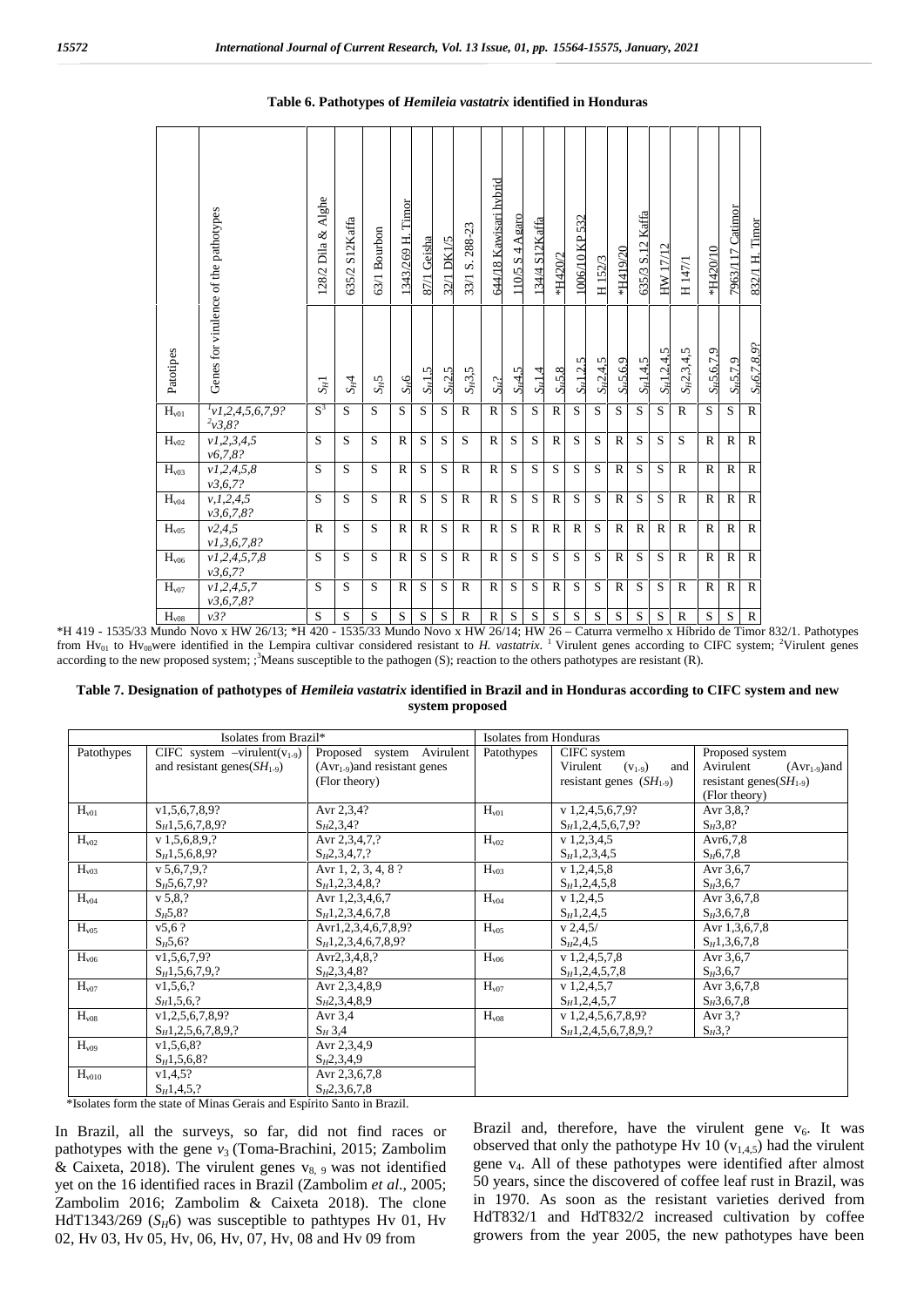identified. Almost all the coffee growing areas cultivated in Brazil have resistant varieties; those derived form HdT832/1 lost the resistance very rapidly and few varieties derived from HdT832/2 still remains resistant. Two identified pathotypes in Honduras Hv 03 ( $v_1$ ,  $2, 4, 5, 8$ ), Hv 06 ( $v_1$ ,  $2, 4, 5, 7, 8$ ) and Hv 08 ( $v_1$ , 2, 4, 5, 6, 7, 8, 9.?) have the virulence gene v<sub>8</sub>pathogenic to H420/2  $(S_H5, 8)$  (Table 4). But only the pathotypes Hv 01 (v<sub>1, 2, 4, 5, 6, 7,</sub> 9,?) and Hv 08 ( $v_{1, 2, 4, 5, 6, 7, 8, 9}$ ?) have the virulent gene  $v_9$ . These pathotypes (Hv 01 and Hv 08) although have the virulent gene  $v_{6, 7, 8, 9}$ ,? did not infect HdT832/1 and HdT832/2, respectively. These data corroborate to hypothesis that HdT832/1 and HdT832/2 might have more resistant genes in their genome. The virulent gene  $v_4$  was identified in only one pathotype of Brazil (Hv  $10 -v_{1,4,5}$ ) (Table 5), but it was presented in Honduras in all the pathotypes from Hv 1 to Hv 8 (Table 6). A survey in Costa Rica isolates of *H. vastatrix* from 2018 – 2020 found the presence of the pathotype *v1, 5, 6, 7, 8, 9*, ? In Tanzania, Kilambo et al. (2013) reported that at least four isolates of *H. vastatrix* could not be differentiated into races. This could indicate that the differential clones of *Coffea* spp. of CIFC were not able to confirm the isolates into races but they are very importante to distinguish the pathotypes. The genome of the pathotypes are recognized based on the interaction of the isolates of the pathogen and the host differentials. According to the results the pathotypes are designated (Table 5 and 6). The pathotypes from Brazil and Honduras according to the results of Table 5 and 6 are completely different. Other pathotypes from Venezuela, Costa Rica and Ethiopia were also diffents (data not shown). Twenty host differentials was used to distinguish ten pathotypes from Brazil and eight from Honduras.

*New propose of pathotypes designation***:** As mentioned above, in the CIFC system, the designation of the pathotype follow the gene-to-gene theory. Accordinly of Flor works (Flor, 1942, 1946, 1947 and 1955), "the inheritance of avirulence and resistance or of virulence and susceptibility has been explained as result of specific genes in the host interaction with specific gene in the parasite". However, for the patossystem *Coffea*-*H. vastatrix*, CIFC system based the characterization of the genes on resistance of the coffee varieties and virulence of the fungus, instead resistance and avirulence. Besides, the susceptibility reaction is considering to infer the host and pathogen genes. Based on the Flor theory, resistant reaction is observed only when the plant has at least one allele of resistance (RR or Rr) and the fungus has at least one allele of avirulence (AA or Aa). Susceptibility reaction occur in three situations: 1) the plant and the fungus has no resistance gene (rr) and no avirulence gene (aa), respectively; 2) the plant has resistance gene (RR or Rr) but the fungus has no avirulence gene (aa); and, 3) the plant has no resistance gene (rr) and the fungus has avirulence gene (AA or Aa). For this reason, we are proposing the fungus and coffee gene prediction using the resistance reaction and the inheritance of avirulence and resistance. We expected that this new approach would facilitate the gene inference and also, help to join the data of inference with molecular characterization of the genes. The designation of the pathotypes followed the two systems is shown in Table 7. By the CIFC system the pathogen is recessive and virulent  $(v_{1-9})$  and the host plants are dominant and resistant  $(S_H1-9)$  and the interaction is susceptible (S).In our proposed system, the pathogen is avirulent and dominant (Avr1-9) and the host plant is also dominant  $(S_H1-9)$  and the interaction is resistant (R). Following the CIFC system, the brasilian pathotype  $Hv_{01}$  has the virulent genes  $v_{1,5,6,7,8,9}$  and

infects the coffee diferentials with the resistant genes  $S_H$ 1,5,6,7,8,9? On the other hand, in the new system, the pathotypeHv<sub>01</sub> has the avirulent genes  $Avr_{1,5,6,7,8,9}$ ?and do not infect the coffee diferentials with the resistant genes  $S_H$ 1,5,6,7,8,9? For the isolate Hv<sub>01</sub> from Brazil of *H. vastatrix*, CIFC system is pathogen virulent gene v1,5,6,7,8,9? and the resistant gene on the plant host is  $S_H$ 1,5,6,7,8,9? (Table 7). The result is: *H. vastatrix* isolate is virulent on the coffee differential  $S_H$ 1,5,6,7,8,9?. On the other hand we proposed a system based on Flor theory which the pathogen with the gene Avr 2,3,4? can not infect a coffee differential containing the resistant gene S*H*2,3,4? (Table 7). Our proposed system is more simple and follows Flor theory straight forward. Furthermore the number of differentials of CIFC is enough to distinguish pathotypes instead of races.

#### **Acknowledgement**

The authors acknowledge and thank the great contribution of scientists at the Coffee Rust Research Center (CIFC), Oeiras, Portugal since 1955, for the creation of differentiating varieties, pioneering in the identification of physiological races of *Hemileia vastatrix* and in the crossing of sources of resistance to pathogen aiming at resistance to rust whose progenies were sent to the main coffee producing countries in the world.

#### **REFERENCES**

- Almeida D.P.;Castro I.S.L.; Mendes T.A.O.; Alves D.R.; Barka, G.D.; Barreiros, P.R.R.M.; Zambolim L.; Sakiyama N.S.; Caixeta E.T.; (2020). Receptor-Like Kinase (RLK) as a candidate gene conferring resistance to *Hemileia vastatrix* in coffee. Scientia Agricola.
- Alvarado A., G.; Ruiz, M.L.G. 2005. Cambio de la virulencia de *Hemileia vastatrix* en progenies de Caturra x Híbrido de Timor. Cenicafe 56(2):110-126.
- Aghnoum, R., Bvindi, C., Menet, G. *et al.*2019. Host/nonhost status and genetics of resistance in barley against three pathotypes of *Magnaporthe* blast fungi. *Euphytica*215**,** 116 (2019). https://doi.org/10.1007/s10681-019-2436-z
- Avelino A., Cristancho, M., Georgiou, S., Imbach, P., Aguilar, L., Bornemann, G., Läderach, P., Anzueto, F., HruskaA. J., & Morales, C. 2015. The coffee rust crises in Colombia and Central America (2008–2013): impacts, plausible causes and proposed solutions. Food Security 7(2):303-321. doi: 10.1007/s12571-015-0446-9.
- Avelino, J., Muller, R., Eskes, A., Santacreo, R., & Holguín, F. La roya anaranjada del cafeto: mito y realidad. In: Bertrand, B. & Rapidel, B. (Eds.) Desafios de la caficultura en Centroamérica. San José, C.R.: IICA/PROMECAFE/ CIRAD/IRD, 1999, p.227-233.
- Barka GD, Caixeta ET, Ferreira SS, Zambolim L (2020) *In silico* guided structural and functional analysis of genes with potential involvement in resistance to coffee leaf rust: A functional marker based approach. PLoS ONE15(7): e0222747. https://doi.org/10.1371/journal. pone.0222747
- Bettencourt, A.J., Lopes, J. 1965. Breeding of *C. arabica* L. for rust resistance. Centro Inv. Ferrug. Cal Prog. Rept. 1 960- 65:124-34.
- Bettencourt, A.J. (1981) Melhoramento genético do cafeeiro. Transferência de factores de resistência à *H. vastatrix* Berk & Br*.* para as principais cultivares de Coffea arabica L. Lisbon: Centro de Investigação das Ferrugens do Cafeeiro (CIFC/IICT).
- Bettencourt, A.J. and Rodrigues, C.J. Jr. (1988) Principles and practice of coffee breeding for resistance to rust and other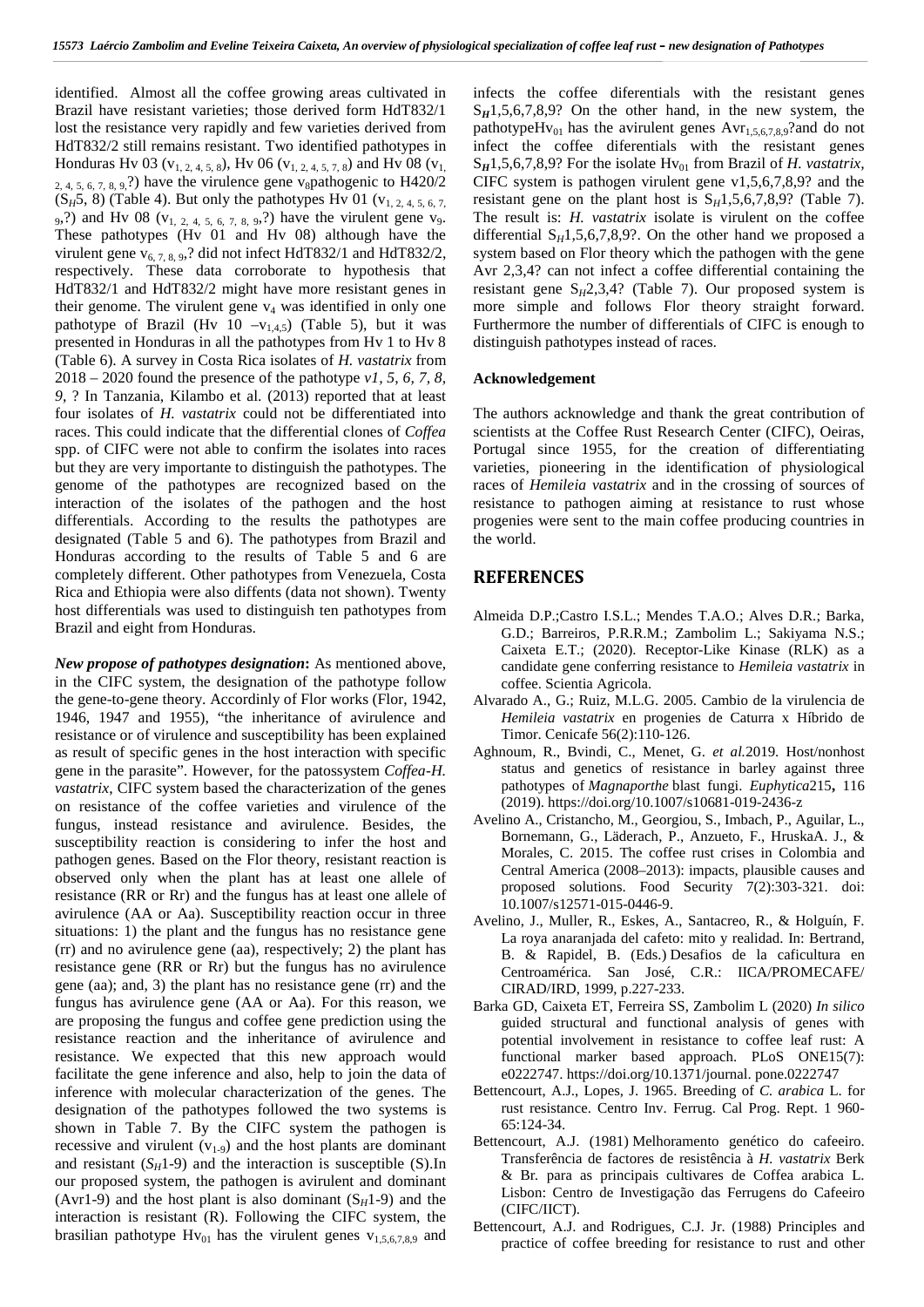diseases In: Coffee Agronomy, Vol. 4 (Clarke R.J. and Macrae R., eds), pp. 199–234. London and New York: Elsevier.

- Bettencourt, A. J. and Lopes, J. Preliminary report on the material received from the F.A.O. Coffee Mission to Ethiopia. Lisboa, Coffee Rust Research Center. 1966. 24p.
- Bettencourt, A. J. and Carvalho, A. (1968). Melhoramento visando à resistência do cafeeiro à ferrugem. Bragantia, 27, 35-68. http:// dx.doi.org/10.1590/S0006- 87051968000100004.
- Bettencourt, A. J., Lopes, J. 1968. Preliminary report of the coffee leaf rust (*Hemileia vastatrix*) material received from the FAO Coffee Mission to Ethiopia 1964-65. FAO Coffee Mission to Ethiopia 1964-65:124-40. Rome: FAO 5
- Buck, J. 2013. Identification of Pathotypes in the Daylily Rust Pathogen *Puccinia hemerocallidis*. Journal of Phytopathology. V. 161, Issue11-12, p. 784-790. Phytopathology. V. 161, Issue11-12, doi.org/10.1111/jph.12134.
- Cabral, P.G.C., Zambolim, E.M., Zambolim, L., Lelis, T.P., Capucho, A.S., and Caixeta, E.T. 2009. Australasian Plant Disease Notes, 4:129 – 130.
- Capucho, A.S. et al. Identification of race XXXIII of *Hemileia vastatrix* on Coffea arabica Catimor derivatives in Brazil. Australasian Plant Disease Notes, v. 7, n. 1, p. 189–191, 2012
- Cardoso, R.M.L., Zambolim, L., Chaves, G.M. 1986. Novas raças de *Hemileia vastatrix* Berk. & Br. identificadas em cafeeiros de genótipos complexos. Fitopatol Bras 11:318.
- Cardoso, R.M.L., Zambolim, L., Chaves, G.M. 1988. Ocorrência no Brasil da raça XVI de *Hemileia vastatrix* Berk. & Br. coletada de germoplasma de *Coffea arabica* no Estado de Minas Gerais. Fitopatol Bras 5:393–394.
- Chaves, G.M., Pereira, A.A. 1980. Presença de nova raça de *Hemileia vastatrix* em Minas Gerais. Fitopatol Bras 5:393– 394
- Chaves M.G., da Cruz Filho J., Carvalho M.G., Matsuoka K., Coelho D.T., Shimoy, C.A. 1970 Ferrugem do cafeeiro (*Hemileia vastatrix* Berk. & Br. Revisão de literatura com observações e comentários sobre a enfermidade no Brasil. Seiva 30:1–75.
- CIFC. 2007. Scientific Collaboration in Fundamental and Practical Knowledge in the two Most Important Coffee Diseases in Tanzania (CLR and CBD) with the Ultimate Aim of Producing Varieties with Durable Resistance to these Pathogens. Project Number: TA STA COF 99 01.Oeiras, Portugal. p.6
- Clarence-Smith. The coffee crisis in Asia, Africa, and the Pacific, 1870-1914. In: Clarence-Smith & Topik. The global coffee economy, p.100-119.
- Cramer, P.J.S. A review of literature of coffee research in Indonesia. Edr. Frederick L. Wellman. Turrialba, Costa Rica: Inter-American Institute of Agricultural Sciences, 262 p.,1957.
- Cristancho A., M.; Escobar O., C.; Ocampo, J.D. 2007. Evolución de razas de H. vastatrix en Colombia. Cenicafé 58(4): 340- 359.
- D'Oliveira, B. 1951. The centers of origin of cereals and the study of their rusts. Agron. Lusit. 23:221-26.
- D' Oliveira, B. (1954−57). As ferrugens do cafeeiro. *Rev. Café Port*. 1(4), 5–13; 2(5), 5–12; 2(6), 5–15; 2(7), 9–187; 2(8), 5–22; 4(16), 5–15.
- D'Oliveira, B., Rodrigues, C.J. Jr. 1959. Progress report to Ethiopia. Garcia de Orta 7:279-92.
- D'Oliveira, B., Rodrigues, C. J. Jr. 1961. O problema das ferrugens do cafeeiro. Rev. Café Port. 8(29):5-50.
- D'Oliveira B. (1965) Introduction. Progress Report 1960-65, pp.1-20. Coffee Rusts Research Center, Oeiras, Portugal.
- Diniz, I., Talhinhas, P., Azinheira, H.G., Várzea, V., Medeira, C., Maia, I., Petitot, A.S., Nicole, M., Fernandez, D. and Silva, M.C. 2012 Cellular and molecular analyses of coffee resistance to *Hemileia vastatrix* and nonhost resistance to*Uromyces vignae*in the resistance‐donor genotype HDT832/2. Eur. J. Plant Pathol. 133, 141–157
- Eskes, A. B. The use of leaf disk inoculations in assessing resistance to coffee leaf rust (*Hemileia vastatrix*). Netherlands Journal of Plant Pathology, v. 88, n. 4, p. 127– 141, 1982
- Fazuoli, L.C., Oliveira, A.C.B., Toma-Braghini, M., Silvarolla, M.B. Identification and use of sources of durable resistance to coffee leaf rust at he IAC. In: Zambolim, L. et al., (Ed.) Durable Resistance to Coffee Leaf Rust. Viçosa: UFV, p. 137 -185, 2005.
- Flor, H.H. Inheritance of pathogeniciy of *Melampsora lini*. Phytopathology 32:653 – 667, 1942.
- Flor, H.H. Genetics of pathogenicity in *Melampsora lini*. Jour. Agr. Res., v.73, p. 335-357, 1946.
- Flor, H.H. Inheritance of reaction to rust in flax. Jour. Agr. Res., v.74, p. 241-262, 1947.
- Flor, H.H. Host-parasite interaction in flax rust its genetics and other implications. Phytopathology, 45:680-685, 1955.
- Flor, H.H.1971. Current status of the gene-for-gene concept. Annu Rev Phytopathology 9:275 - 296.
- Gálvez, G.C., Flores, M.J., y Portillo, D., 1980. Determinación de razas fisiológicas de roya del cafeto (*Hemileia vastatrix*Berk. & Br.) en El Salvador. Boletín Técnico. Vol. 4, San Salvador, El Salvador: Instituto Salvadoreño de Investigaciones del Café. 10 p.
- Gichuru, E.K.; Ithiru<sup>,</sup> J.M.; Silva, M.C.; Pereira, A.P.; Varzea, V.M.P. 2012. Additional physiological races of coffee leaf rust (*Hemileia vastatrix)*identified in Kenya. Tropical Plant Pathology. v. 37, n. 6. doi.org/10.1590/S1982- 56762012000600008
- Gil V., L.F., Ocampo M., J.D. Identificación de la raza XXII (V5- 6) de *Hemileia vastatrix* Berk. y Br. en Colombia. Cenicafé 49(4):340-344. 1998.
- Gouveia, M. M., Ribeiro, A., Várzea, V.M.P., Rodrigues JR., C. J. Genetic diversity in *Hemileia vastatrix* based on RAPD markers. Mycologia97:396–404. 2005.
- Goujon, M. 1971. Considerations a propos de la resistence des plantes le cos particulier des cafiers ataques par less rouilles Orange et farineuse. Café' Cacao The, XIV (4), 308-328.
- ICO (International Coffee Organization). 2019. Total production by all exporting countries. http://www.ico.org/ prices/po production.pdf. Accessed 15 January 2019.
- Jeffuka, C., Fininsa, C., Adugna, G., & Hindorf, H. 2010. Coffee leaf rust epidemic (*Hemileia vastatrix*) in Montane coffee (*Coffea arabica* L.) forests in southwestern Ethiopia. East African Journal of Sciences (4)2, 86-95.
- Kan-Fa, C., Sheau-Fang, H., Heting, F., Qixing, Z., Stephen, S., Robert, C., Bruce, G. 2015. Morphological characterization of fungi associated with the ascochyta blight complex and pathogenic variability of Mycosphaerella pinodes on field pea crops in central Alberta. *The Crop Journal.* v. 3, Issue 1, p. 10-18. doi.org/10.1016/j.cj.2014.08.007.
- Kilambo, D.L., Reuben, S.O.W.M., Mamiro, D. 2013. Races of *Hemileia vastatrix* and Variation in Pathogenicity of *Colletotrichum kahawae* Isolates to Compact Coffee Genotypes in Tanzania. Journal of Plant Studies; v. 2, no. 2, p. 95 – 104. doi:10.5539/jps.v2n2p95
- Large, E. C. The Advance of the fungi. London: Jonathan Cape, 1940, p.196-207
- Leguizamón C., J.E., Baeza A., C.A., Fernández B., O., Moreno R., L.G., Castillo Z., J., Orozco C., F.J. Identificación de la Raza II de *Hemileia vastatrix* Berk. y Br. en Colombia. Cenicafé 35(1): 26-28. 1984.